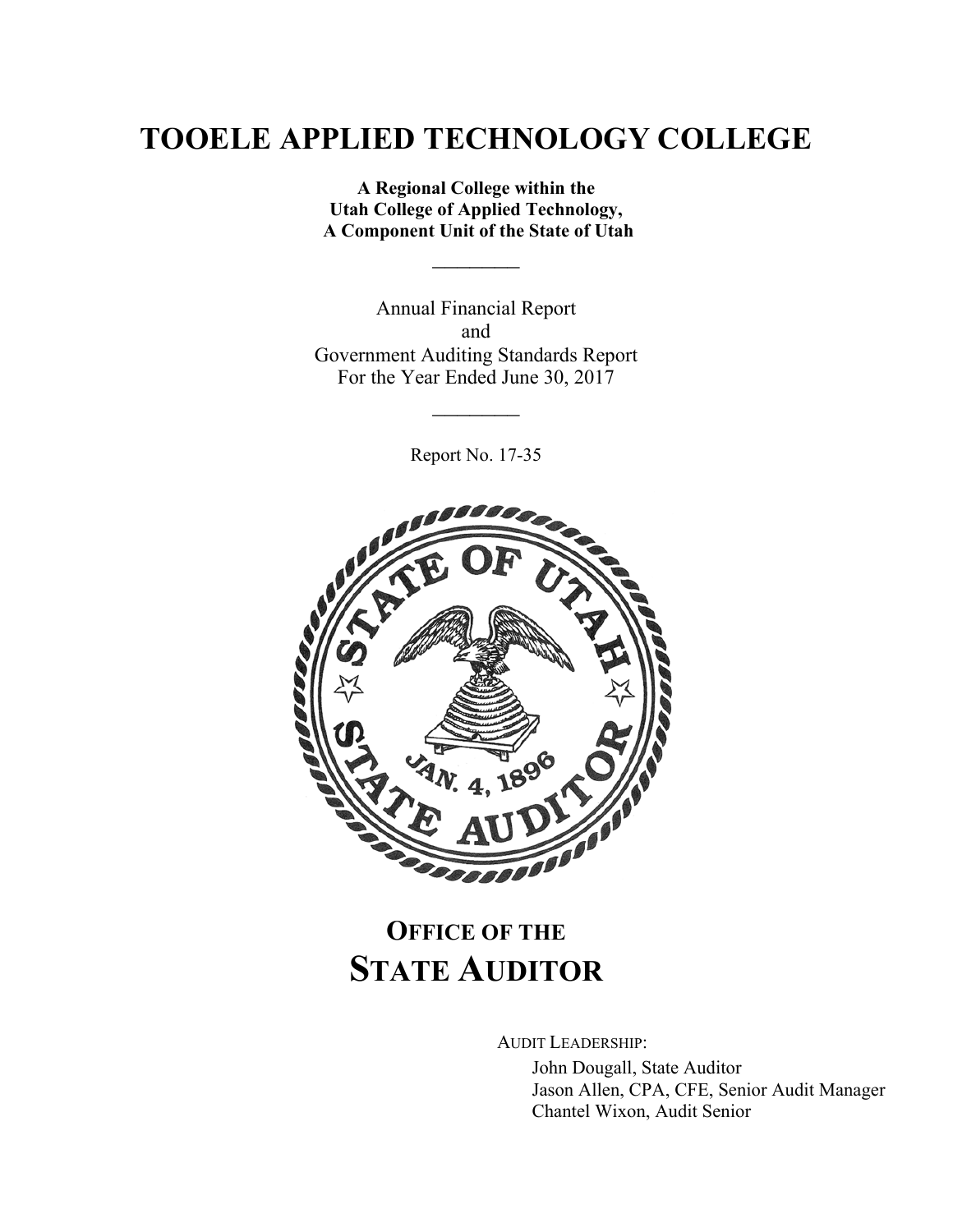### FOR THE YEAR ENDED JUNE 30, 2017

#### **TABLE OF CONTENTS**

|                                                                                                                                                                                                                                   | <u>Page</u>    |
|-----------------------------------------------------------------------------------------------------------------------------------------------------------------------------------------------------------------------------------|----------------|
| <b>INDEPENDENT STATE AUDITOR'S REPORT</b>                                                                                                                                                                                         | 1              |
| MANAGEMENT'S DISCUSSION AND ANALYSIS                                                                                                                                                                                              | $\overline{3}$ |
| FINANCIAL STATEMENTS:                                                                                                                                                                                                             |                |
| <b>Statement of Net Position</b>                                                                                                                                                                                                  | 9              |
| Statement of Revenues, Expenses, and Changes in Net Position                                                                                                                                                                      | 10             |
| <b>Statement of Cash Flows</b>                                                                                                                                                                                                    | 11             |
| Notes to the Financial Statements                                                                                                                                                                                                 | 12             |
| REQUIRED SUPPLEMENTARY INFORMATION:                                                                                                                                                                                               |                |
| Schedule of Tooele ATC's Proportionate Share of the Net Pension Liability                                                                                                                                                         | 28             |
| Schedule of Tooele ATC's Pension Contributions                                                                                                                                                                                    | 29             |
| INDEPENDENT STATE AUDITOR'S REPORT ON INTERNAL CONTROL OVER<br>FINANCIAL REPORTING AND ON COMPLIANCE AND OTHER MATTERS<br>BASED ON AN AUDIT OF FINANCIAL STATEMENTS PERFORMED IN<br>ACCORDANCE WITH GOVERNMENT AUDITING STANDARDS | 30             |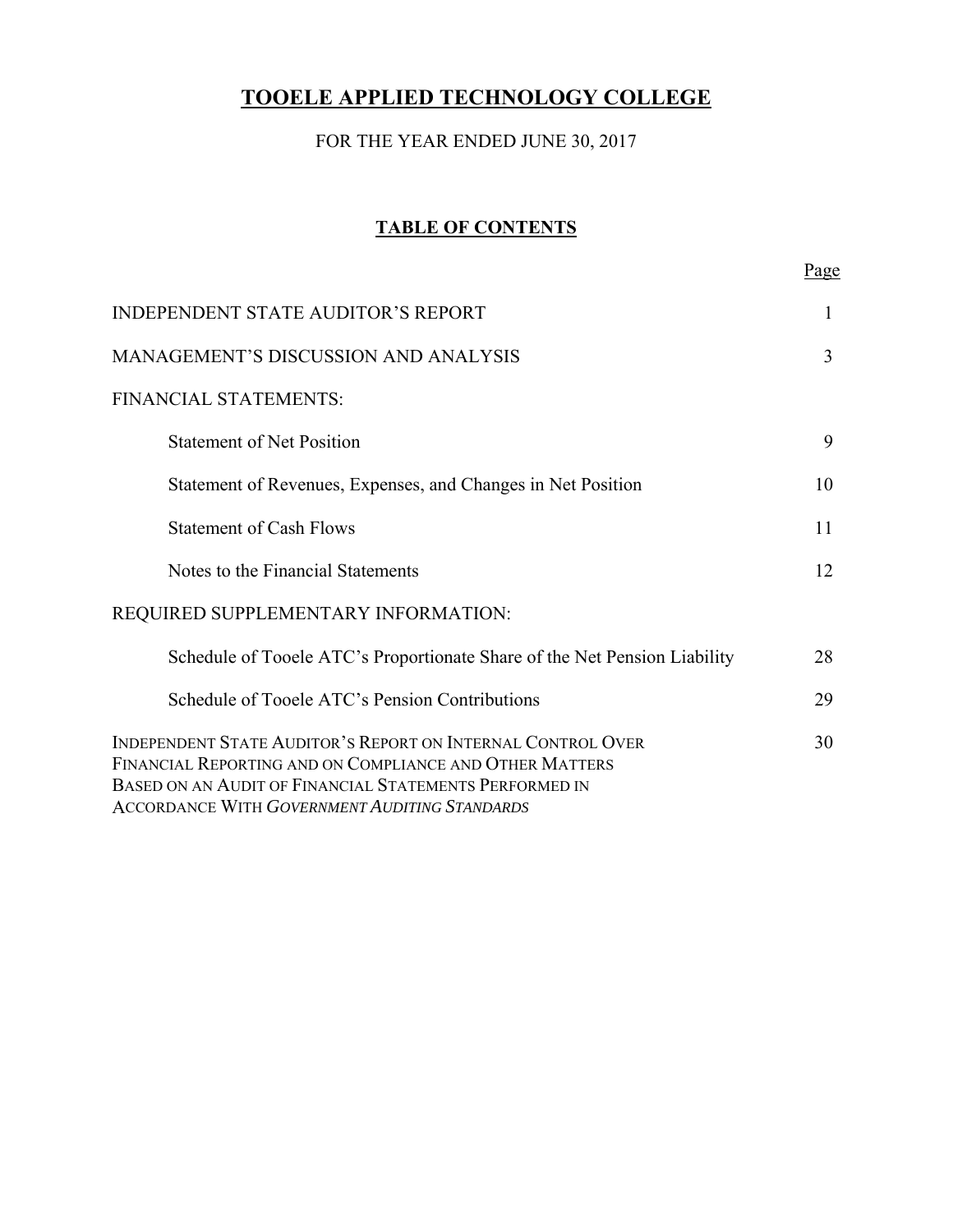

**OFFICE OF THE STATE AUDITOR**

#### **INDEPENDENT STATE AUDITOR'S REPORT**

To the Board of Directors, Audit Committee and Paul Hacking, President Tooele Applied Technology College

#### **Report on the Financial Statements**

We have audited the accompanying financial statements of the Tooele Applied Technology College (College) as of and for the year ended June 30, 2017, and the related notes to the financial statements, which collectively comprise the College's financial statements as listed in the table of contents. The College is a regional college within the Utah College of Applied Technology (UCAT) which is a component unit of the State of Utah.

#### *Management's Responsibility for the Financial Statements*

Management is responsible for the preparation and fair presentation of these financial statements in accordance with accounting principles generally accepted in the United States of America; this includes the design, implementation, and maintenance of internal control relevant to the preparation and fair presentation of financial statements that are free from material misstatement, whether due to fraud or error.

#### *Auditor's Responsibility*

Our responsibility is to express an opinion on these financial statements based on our audit. We conducted our audit in accordance with auditing standards generally accepted in the United States of America and the standards applicable to financial audits contained in *Government Auditing Standards,* issued by the Comptroller General of the United States. Those standards require that we plan and perform the audit to obtain reasonable assurance about whether the financial statements are free from material misstatement.

An audit involves performing procedures to obtain audit evidence about the amounts and disclosures in the financial statements. The procedures selected depend on the auditor's judgment, including the assessment of the risks of material misstatement of the financial statements, whether due to fraud or error. In making those risk assessments, the auditor considers internal control relevant to the entity's preparation and fair presentation of the financial statements in order to design audit procedures that are appropriate in the circumstances, but not for the purpose of expressing an opinion on the effectiveness of the entity's internal control. Accordingly, we express no such opinion. An audit also includes evaluating the appropriateness of accounting policies used and the reasonableness of significant accounting estimates made by management, as well as evaluating the overall presentation of the financial statements.

Utah State Capitol Complex, East Office Building, Suite E310 • Salt Lake City, Utah 84114-2310 • Tel: (801) 538-1025 • auditor.utah.gov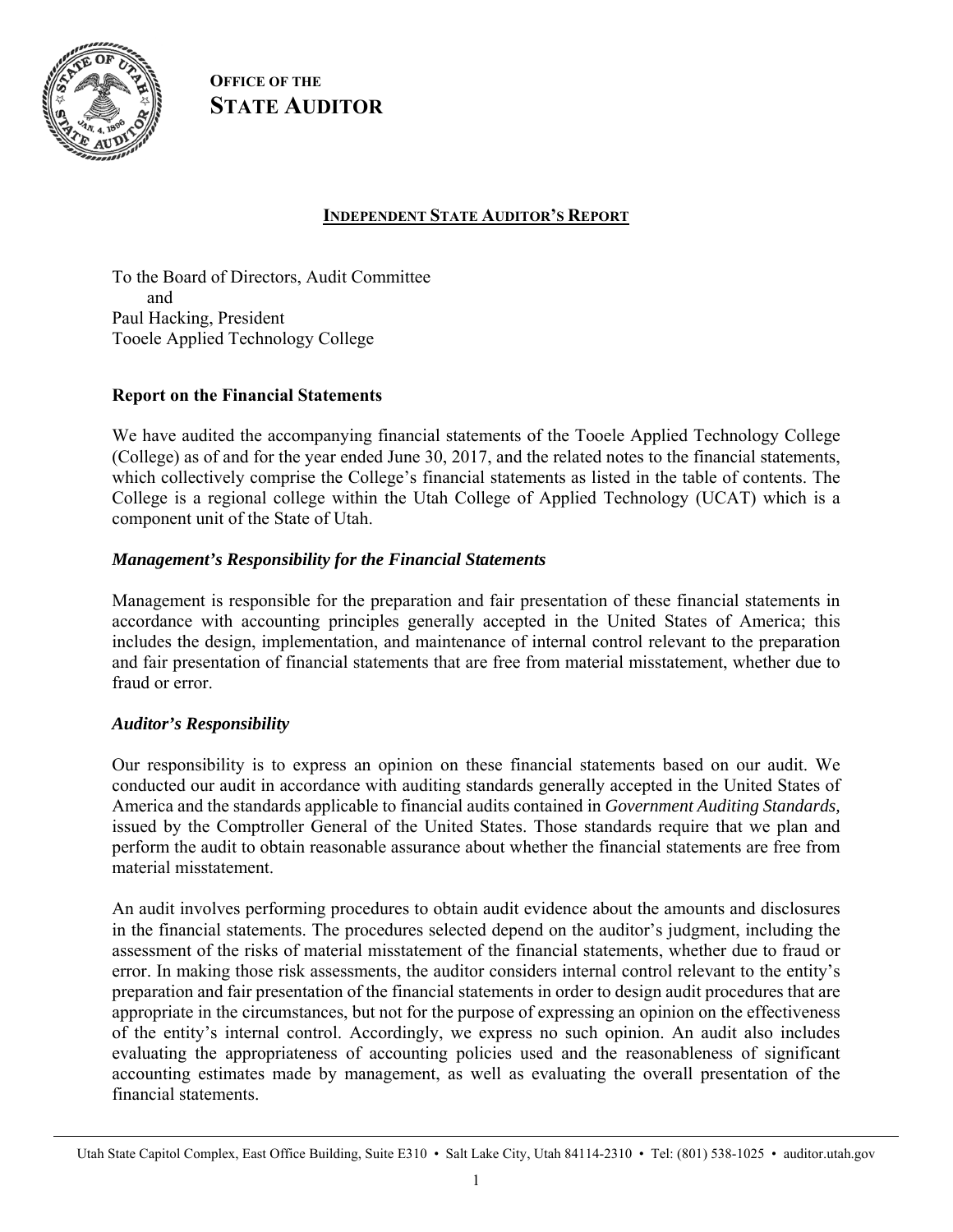We believe that the audit evidence we have obtained is sufficient and appropriate to provide a basis for our audit opinion.

#### *Opinion*

In our opinion, the financial statements referred to above present fairly, in all material respects, the financial position of the College as of June 30, 2017, and the changes in its financial position and its cash flows thereof for the year then ended in accordance with accounting principles generally accepted in the United States of America.

#### *Emphasis of Matter*

As discussed in Note 1, the financial statements present only the College and do not purport to, and do not, present fairly the financial position of UCAT as of June 30, 2017, the changes in its financial position, or its cash flows for the year then ended in accordance with accounting principles generally accepted in the United States of America. Our opinion is not modified with respect to this matter.

#### *Other Matters*

#### *Required Supplementary Information*

Accounting principles generally accepted in the United States of America require that management's discussion and analysis on pages 3–8 and the College's Schedule of Proportionate Share of the Net Pension Liability and Schedule of Deferred Benefit Contribution on pages 28 and 29 be presented to supplement the financial statements. Such information, although not a part of the financial statements, is required by the Governmental Accounting Standards Board who considers it to be an essential part of financial reporting for placing the financial statements in an appropriate operational, economic, or historical context. We have applied certain limited procedures to the required supplementary information in accordance with auditing standards generally accepted in the United States of America, which consisted of inquiries of management about the methods of preparing the information and comparing the information for consistency with management's responses to our inquiries, the financial statements, and other knowledge we obtained during our audit of the financial statements. We do not express an opinion or provide any assurance on the information because the limited procedures do not provide us with sufficient evidence to express an opinion or provide any assurance.

#### **Other Reporting Required by Government Auditing Standards**

In accordance with *Government Auditing Standards*, we have also issued our report dated February 13, 2018 on our consideration of the College's internal control over financial reporting and on our tests of its compliance with certain provisions of laws, regulations, contracts, and grant agreements and other matters. The purpose of that report is to describe the scope of our testing of internal control over financial reporting and compliance and the results of that testing, and not to provide an opinion on internal control over financial reporting or on compliance. That report is an integral part of an audit performed in accordance with *Government Auditing Standards* in considering the College's internal control over financial reporting and compliance.

Office of the State Auditor

Office of the State Auditor February 13, 2018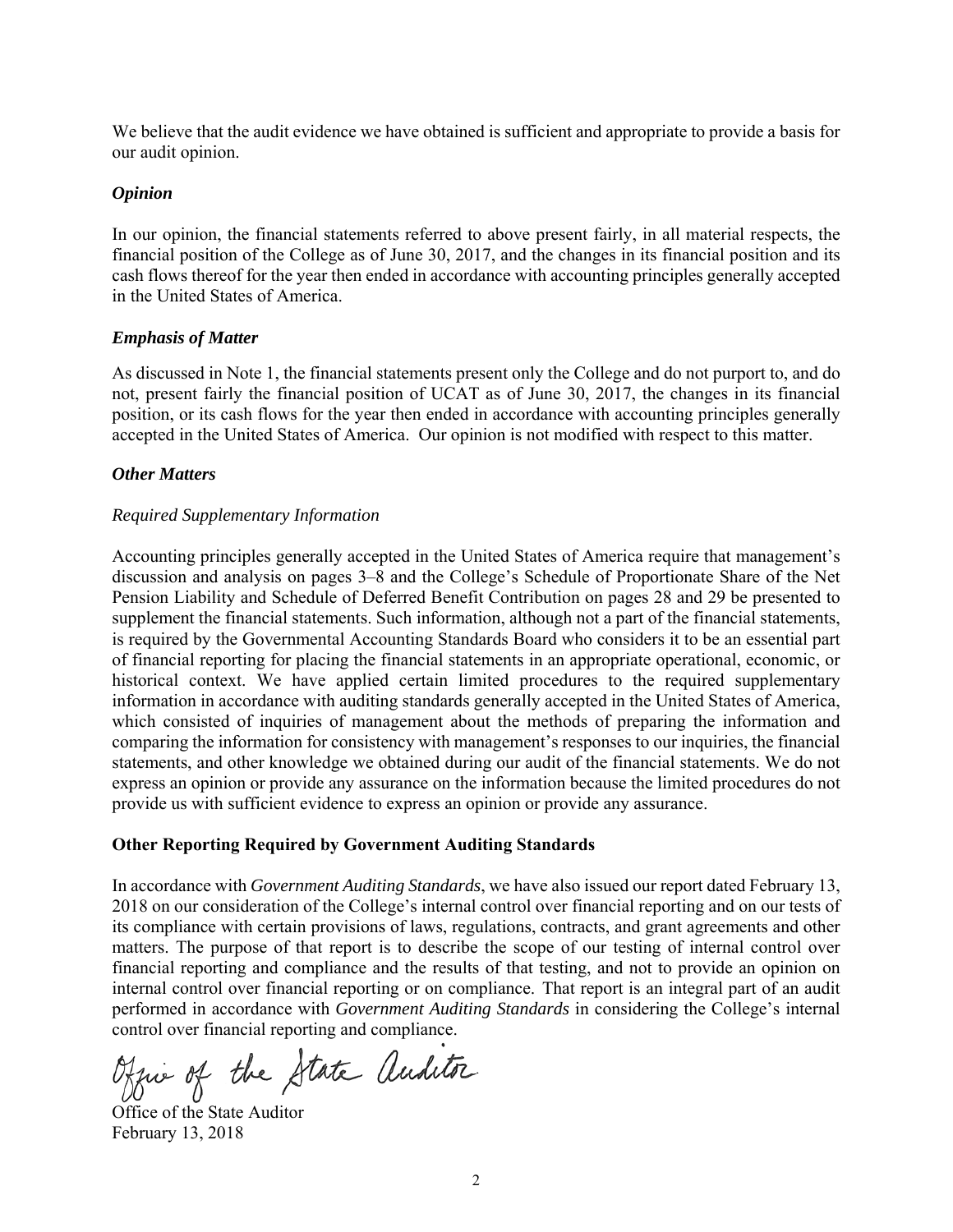#### MANAGEMENT'S DISCUSSION AND ANALYSIS FOR THE YEAR ENDED JUNE 30, 2017 (Unaudited)

The Tooele Applied Technology College (the College) is proud to present its financial statements for the fiscal year ended June 30, 2017. This discussion is an overview of the College's financial activities for the year and is based on the comparative data presented.

The College is part of a system of higher education located in the State of Utah. The Utah College of Applied Technology (UCAT) is the governing body of that system of higher education, which is composed of eight regional applied technology colleges. Additional information on the College's relationship to UCAT can be found in Note 1 of the Notes to the Financial Statements.

#### **Overview of the Financial Statements**

This management's discussion and analysis is intended to serve as an introduction to the College's financial statements. The College's financial statements comprise four components: 1) the Statement of Net Position, 2) the Statement of Revenues, Expenses, and Changes in Net Position, 3) the Statement of Cash Flows, and 4) the Notes to the Financial Statements.

**Statement of Net Position**. The Statement of Net Position provides information on the College's assets, deferred outflows of resources, liabilities, and deferred inflows of resources at the end of the fiscal year, with the difference reported as net position. The information provided in the Statement of Net Position, along with disclosures and other information contained in the Statement of Revenues, Expenses, and Changes in Net Position; the Statement of Cash Flows; and accompanying notes, helps users assess, among other things, the College's liquidity and its ability to meet its obligations.

**Statement of Revenues, Expenses, and Changes in Net Position.** The Statement of Revenues, Expenses, and Changes in Net Position provides information to users both about the operating performance of the College and the effects of nonoperating transactions and events that change the amount of net position of the College. The information in this statement, together with information in the Statement of Net Position, the Statement of Cash Flows, and accompanying notes, should assist users of the College's financial statements in evaluating the College's performance during the fiscal year and how well management has discharged their stewardship responsibilities and other aspects of their duties.

**Statement of Cash Flows.** The Statement of Cash Flows provides information about the cash receipts and cash payments of the College during the fiscal year. When used with related disclosures and information in other financial statements, a statement of cash flows should help financial statement report users assess the College's ability to generate future net cash flows; its ability to meet its obligations as they come due; the reasons for differences between operating income and the associated cash receipts and payments; and the effects on the College's financial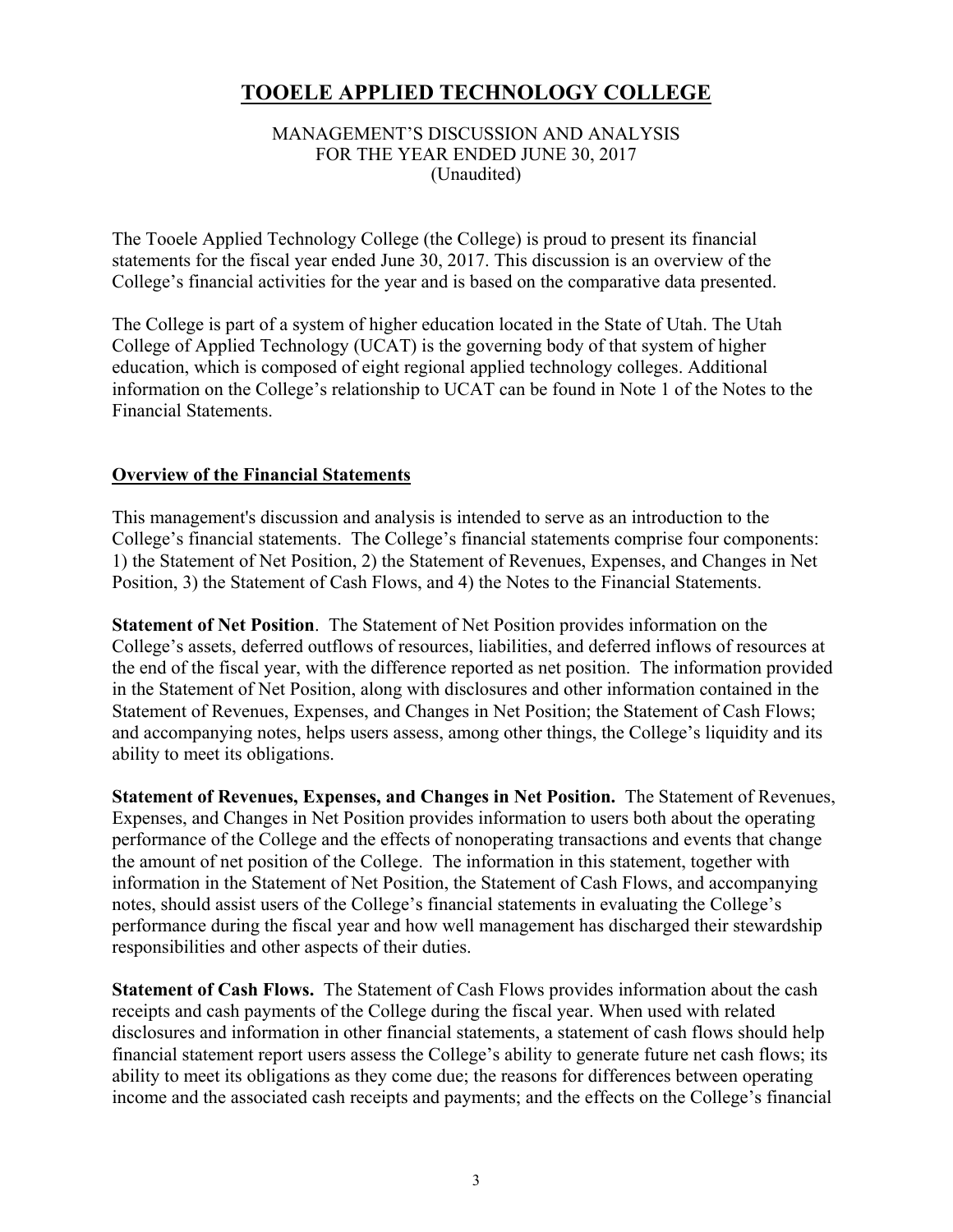#### MANAGEMENT'S DISCUSSION AND ANALYSIS FOR THE YEAR ENDED JUNE 30, 2017 (Unaudited)

position of both its cash and noncash investing, capital, and financing transactions during the fiscal year.

**Notes to the Financial Statements**. The Notes to the Financial Statements provide additional information that is essential to a full understanding of the data provided in the financial statements.

#### **Financial Analysis**

**Condensed Statement of Net Position**. The following schedule presents a summary of the College's net position as of June 30, 2017, and 2016:

|                                       | June 30, 2017<br><b>Amount</b> | June 30, 2016<br><b>Amount</b> | <b>Amount of</b><br>Change | Percent<br>Change |  |
|---------------------------------------|--------------------------------|--------------------------------|----------------------------|-------------------|--|
| <b>Assets</b>                         |                                |                                |                            |                   |  |
| Current Assets                        | \$<br>1,221,781                | \$<br>1,130,536                | \$<br>91,245               | 8.07%             |  |
| Noncurrent Assets                     |                                |                                |                            |                   |  |
| Net Pension Asset                     |                                | 55                             | (55)                       | $(100.00\%)$      |  |
| Capital Assets                        | 13,818,650                     | 13,859,396                     | (40,746)                   | (.29%)            |  |
| <b>Total Assets</b>                   | 15,040,431                     | 14,989,987                     | 50,444                     | .34%              |  |
| <b>Deferred Outflows of Resources</b> | 487,683                        | 438,810                        | 48,873                     | 11.14%            |  |
| <b>Liabilities</b>                    |                                |                                |                            |                   |  |
| <b>Current Liabilities</b>            | 245,169                        | 125,764                        | 119,405                    | 94.94%            |  |
| Noncurrent Liabilities                | 1,076,778                      | 1,044,331                      | 32,447                     | $3.11\%$          |  |
| <b>Total Liabilities</b>              | 1,321,947                      | 1,170,095                      | 151,852                    | 12.98%            |  |
| <b>Deferred Inflows of Resources</b>  | 127,054                        | 97,591                         | 29,463                     | 30.19%            |  |
| <b>Net Position</b>                   |                                |                                |                            |                   |  |
| Net Investment in Capital Assets      | 13,816,010                     | 13,852,556                     | (36, 546)                  | (.26%)            |  |
| Unrestricted                          | 263,103                        | 308,556                        | (45, 453)                  | (14.73%)          |  |
| <b>Total Net Position</b>             | 14,079,113<br>S                | S<br>14, 161, 112              | \$<br>(81,999)             | $(.58\%)$         |  |

#### **Condensed Statement of Net Position**

The total assets of the College increased by \$50,444 during the fiscal year. The increase in current assets of \$91,245 consists of an increase in cash and cash equivalents of \$106,675, a decrease in receivables of \$592, a decrease in inventory of \$4,887, and a decrease in prepaid expenses of \$9,950. The net pension asset decreased by \$55.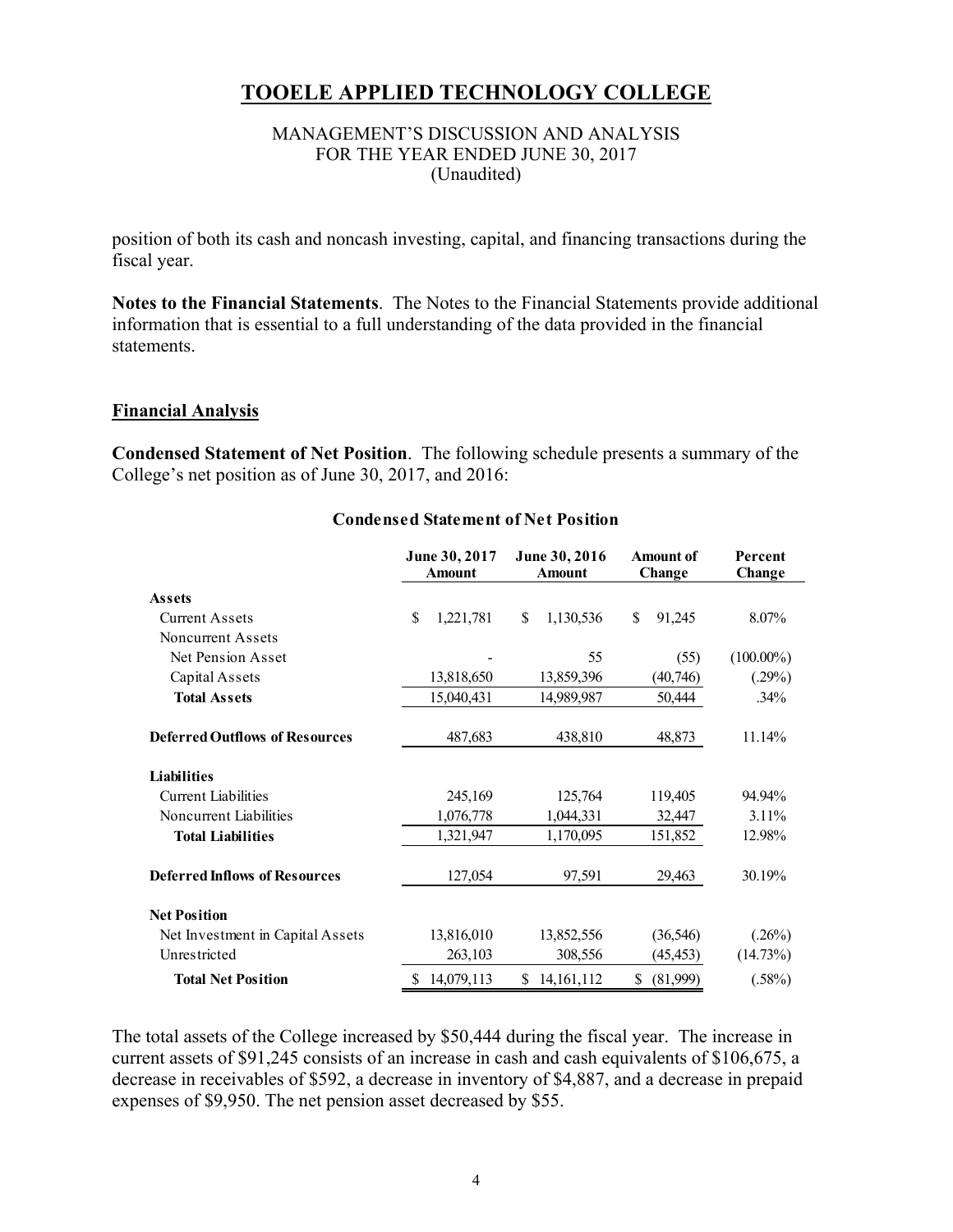#### MANAGEMENT'S DISCUSSION AND ANALYSIS FOR THE YEAR ENDED JUNE 30, 2017 (Unaudited)

The College's capital assets (net of accumulated depreciation) as of June 30, 2017, amount to \$13,818,650. The \$40,746 net decrease in capital assets is due to capitalization of \$429,220 in new assets recorded in the fiscal year 2017 less depreciation of \$469,966. Additional information on the changes in the College's capital assets can be found in Note 4 of the Notes to the Financial Statements.

Deferred outflows relating to pensions increased \$48,873.

Total liabilities of the College increased by \$151,852 for the fiscal year 2017. Current liabilities increased by \$119,405, mainly due to an increase in accounts payable of \$70,126 and a one-time charge of \$52,949 resulting from a change in policy allowing faculty members to carry forward vacation time. As a component of noncurrent liabilities, net pension liability increased by \$55,624. For additional information regarding the net pension liability and the GASB 68 requirement, see Note 8.

**Condensed Statement of Revenues, Expenses, and Changes in Net Position.** The following schedule presents a summary of revenues, expenses, and changes in net position for the College for the fiscal years ended June 30, 2017, and 2016.

|                                     | <b>Year Ended</b><br>June 30, 2017<br><b>Amount</b> |    | <b>Year Ended</b><br>June 30, 2016<br><b>Amount</b> |    | Amount of<br><b>Change</b> | Percent<br>Change |  |
|-------------------------------------|-----------------------------------------------------|----|-----------------------------------------------------|----|----------------------------|-------------------|--|
| <b>Operating Revenues</b>           | \$<br>711,310                                       | \$ | 807,508                                             | S  | (96, 198)                  | $(11.9\%)$        |  |
| <b>Operating Expenses</b>           | 4,986,837                                           |    | 4,262,143                                           |    | 724,694                    | 17.0%             |  |
| Operating Income (Loss)             | (4,275,527)                                         |    | (3,454,635)                                         |    | (820, 892)                 | 23.8%             |  |
| Nonoperating Revenues               | 3,947,886                                           |    | 3,362,843                                           |    | 585,043                    | $17.4\%$          |  |
| Income (Loss) Before Other Items    | (327, 641)                                          |    | (91,792)                                            |    | (235, 849)                 | 256.9%            |  |
| <b>Other Revenues</b>               | 245,642                                             |    | 25,000                                              |    | 220,642                    | 882.6%            |  |
| Increase (Decrease) in Net Position | (81,999)                                            |    | (66,792)                                            |    | (15,207)                   | 22.8%             |  |
| Net Position – Beginning of Year    | 14, 161, 112                                        |    | 14,227,904                                          |    | (66,792)                   | $(0.5\%)$         |  |
| Net Position – End of Year          | 14,079,113                                          | S. | 14, 161, 112                                        | \$ | (81,999)                   | $(0.6\%)$         |  |

#### **Condensed Statement of Revenues, Expenses, and Changes in Net Position**

The College experienced a net operating loss of \$4,275,527 during the fiscal year. The College receives a significant portion of its revenues from State appropriations. These appropriations are classified in the financial statements as nonoperating revenues. State appropriations are anticipated as a means of covering a majority of the costs of operating the College. State appropriations during fiscal year 2017 were \$3,378,400. Other revenues were from 1) the State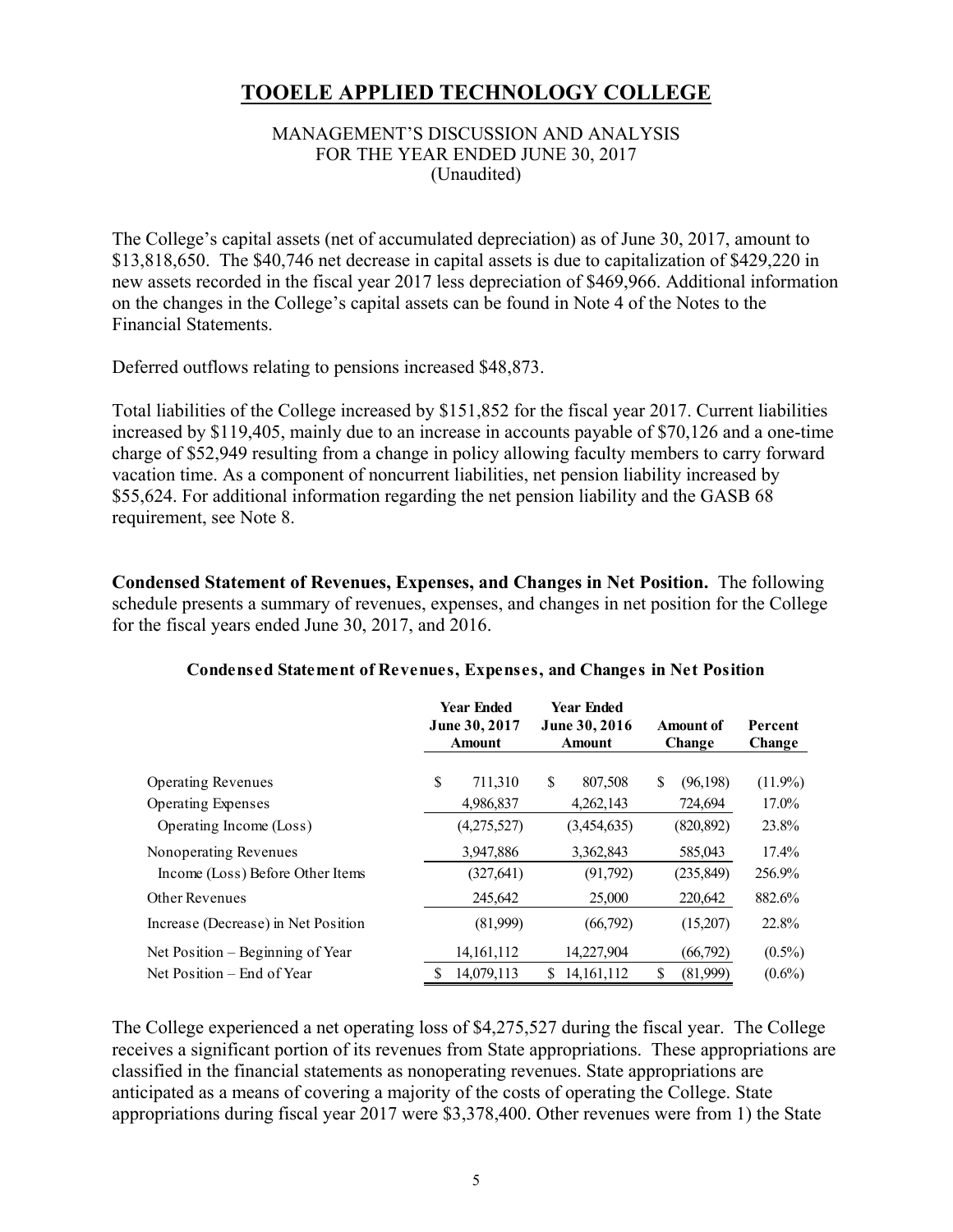#### MANAGEMENT'S DISCUSSION AND ANALYSIS FOR THE YEAR ENDED JUNE 30, 2017 (Unaudited)

of Utah Division of Facilities Construction and Management (DFCM) capital appropriations of \$245,642 and \$0 for fiscal years 2017 and 2016, respectively, and 2) capital gifts of \$0 and \$25,000 for fiscal years 2017 and 2016, respectively.

After considering nonoperating revenues and other items, the College had a decrease in net position of \$81,999.

**Revenues.** The following schedule presents a summary of College revenues for the fiscal years ended June 30, 2017 and 2016:

|                                    | <b>Year Ended</b><br>June 30, 2017<br>Amount | Percent of<br><b>Total</b><br>Revenue | <b>Year Ended</b><br>June 30, 2016<br>Amount | <b>Amount of</b><br>Change | Percent<br>Change |
|------------------------------------|----------------------------------------------|---------------------------------------|----------------------------------------------|----------------------------|-------------------|
| <b>Operating Revenues</b>          |                                              |                                       |                                              |                            |                   |
| <b>Student Tuition and Fees</b>    | <sup>\$</sup><br>337,547                     | 6.88%                                 | \$<br>325,404                                | \$.<br>12,143              | 3.73%             |
| <b>Grants and Contracts</b>        | 51,132                                       | 1.04%                                 | 187,095                                      | (135,963)                  | (72.67%)          |
| Corporate Training Fees            | 117,801                                      | 2.40%                                 | 147,132                                      | (29, 331)                  | $(19.94\%)$       |
| Sales and Services of Educational  |                                              |                                       |                                              |                            |                   |
| Activities                         | 48,889                                       | 1.00%                                 | 52,435                                       | (3,546)                    | $(6.76\%)$        |
| <b>Bookstore Sales</b>             | 91,907                                       | 1.87%                                 | 85,765                                       | 6,142                      | 7.16%             |
| Other Operating Revenues           | 64,034                                       | 1.31%                                 | 9,677                                        | 54,357                     | 561.71%           |
| <b>Total Operating Revenues</b>    | 711,310                                      | 14.50%                                | 807,508                                      | (96, 198)                  | $(11.91\%)$       |
| <b>Nonoperating Revenues</b>       |                                              |                                       |                                              |                            |                   |
| State Appropriations               | 3,378,400                                    | 68.88%                                | 3,065,100                                    | 313,300                    | 10.22%            |
| Grants and Contracts               | 446,200                                      | 9.10%                                 | 276,300                                      | 169,900                    | 61.49%            |
| <b>Federal Pell Grants</b>         | 93,035                                       | 1.90%                                 |                                              | 93,035                     |                   |
| Gifts                              | 13,688                                       | .28%                                  | 12,095                                       | 1,593                      | 13.17%            |
| <b>Interest Earnings</b>           | 16,563                                       | .34%                                  | 9,348                                        | 7,215                      | 77.18%            |
| <b>Total Nonoperating Revenues</b> | 3,947,886                                    | 80.49%                                | 3,362,843                                    | 585,043                    | 17.40%            |
| <b>Other Revenues</b>              |                                              |                                       |                                              |                            |                   |
| Capital Appropriations             | 245,642                                      | 5.01%                                 |                                              | 245,642                    | 100.00%           |
| Capital Gifts and Grants           |                                              | $.00\%$                               | 25,000                                       | (25,000)                   | $(100.00\%)$      |
| <b>Total Other Revenues</b>        | 245,642                                      | 5.01%                                 | 25,000                                       | 220,642                    | 882.57%           |
| <b>Total Revenues</b>              | \$4,904,838                                  | 100.00%                               | \$4,195,351                                  | 709,487<br>S.              | 16.91%            |

The revenue comparison between fiscal year 2017 and 2016 shows an increase in total revenues of \$709,487.

Total operating revenues decreased by \$96,198 due to a decrease in corporate training fees of \$29,331 and a decrease in state grants of \$135,963. Bookstore sales increased by \$6,142. Tuition and fees increased by \$12,143. Other operating revenues increased by \$54,357; \$45,000 of that increase came from Tooele City, Grantsville City, and Tooele County for the operation of the Business Resource Center.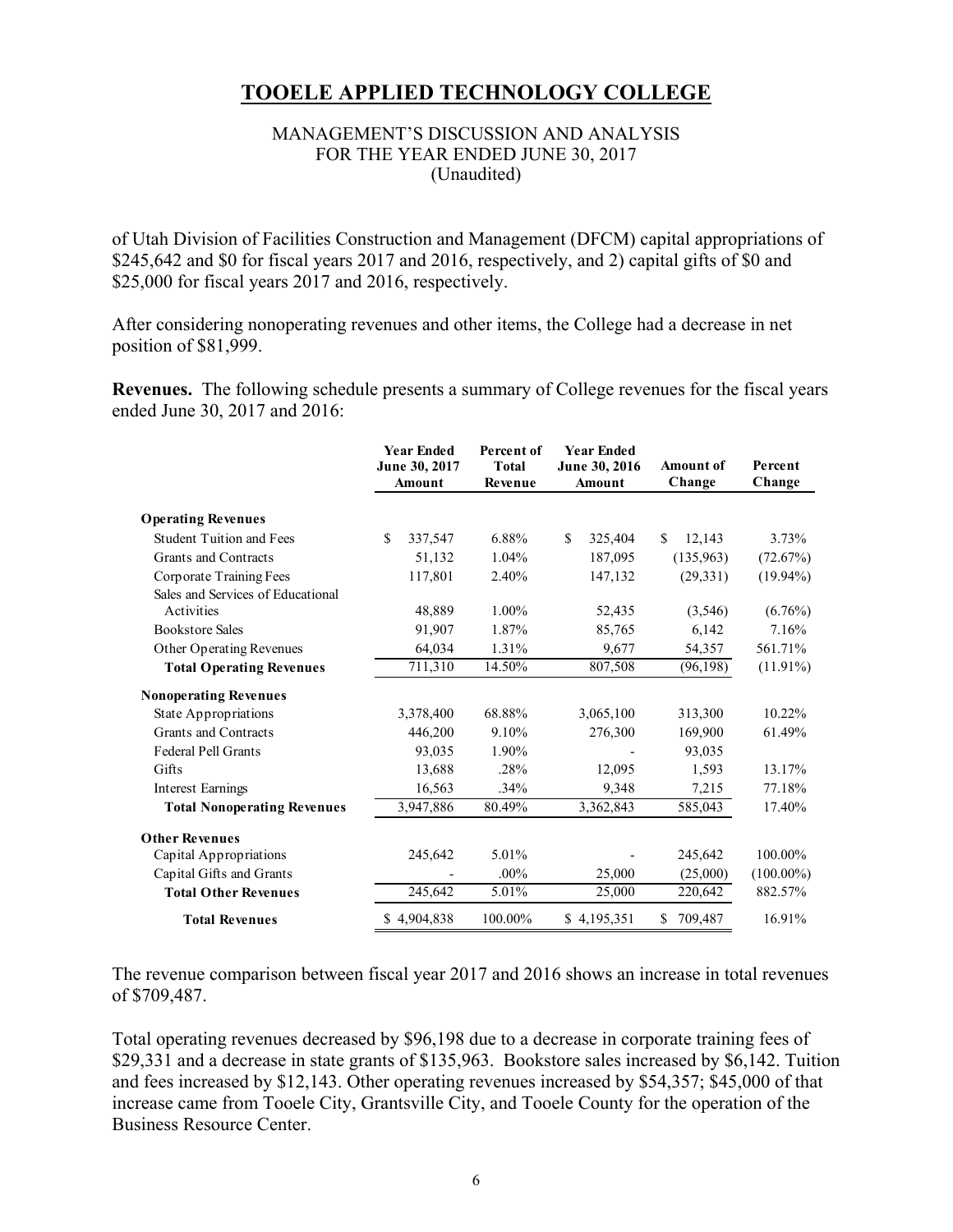#### MANAGEMENT'S DISCUSSION AND ANALYSIS FOR THE YEAR ENDED JUNE 30, 2017 (Unaudited)

Nonoperating revenue increased by \$585,043 due to an increase in State appropriations of \$313,300 granted by the Utah State Legislature and nonoperating grants of \$169,900. Fiscal year 2017 was the first year the College was eligible to offer Federal Pell Grants. During the year, the College recognized \$93,035 as Pell Grant revenue.

**Expenses**. The following schedule presents a summary of College operating expenses for the fiscal years ended June 30, 2017, and 2016:

|                                      | Year Ended<br>June 30, 2017<br><b>Amount</b> | Percent of<br><b>Total</b><br><b>Expense</b> |    | <b>Year Ended</b><br>June 30, 2016<br><b>Amount</b> |   | Amount of<br>Change | Percent<br>Change |
|--------------------------------------|----------------------------------------------|----------------------------------------------|----|-----------------------------------------------------|---|---------------------|-------------------|
| <b>Operating Expenses</b>            |                                              |                                              |    |                                                     |   |                     |                   |
| Cost of Goods Sold                   | \$<br>92,848                                 | 1.86%                                        | \$ | 80,765                                              | S | 12.083              | 14.96%            |
| Salaries and Wages                   | 2,199,780                                    | 44.11%                                       |    | 1,961,934                                           |   | 237,846             | 12.12%            |
| <b>Employee Benefits</b>             | 783,795                                      | 15.72%                                       |    | 595,506                                             |   | 188,289             | 31.62%            |
| Actuarial Calculated Pension Expense | 266,876                                      | 5.35%                                        |    | 214,702                                             |   | 52,174              | 24.30%            |
| Scholarships                         | 62,451                                       | 1.25%                                        |    |                                                     |   | 62,451              |                   |
| Services and Supplies                | 563,513                                      | 11.30%                                       |    | 507,893                                             |   | 55,620              | 10.95%            |
| <b>Operating Leases</b>              | 26,017                                       | .52%                                         |    | 24,206                                              |   | 1.811               | 7.48%             |
| Depreciation                         | 469,966                                      | 9.42%                                        |    | 447,087                                             |   | 22,879              | 5.12%             |
| Non-Capitalized Equipment Purchases  | 201,052                                      | $4.03\%$                                     |    | 113,821                                             |   | 87,231              | 76.64%            |
| Utilities and Maintenance            | 161,649                                      | $3.24\%$                                     |    | 174,936                                             |   | (13,287)            | $(7.60\%)$        |
| Other Operating Expenses             | 158,890                                      | 3.19%                                        |    | 141,293                                             |   | 17,597              | 12.45%            |
| <b>Total Operating Expenses</b>      | 4,986,837                                    | 100.00%                                      | S  | 4,262,143                                           | S | 724,694             | 17.00%            |

Total operating expenses for the year were \$724,694 higher than the prior year. Salaries and wages increased by \$237,846 due to the hiring of new faculty and staff along with merit increases for existing employees. Employee benefits increased by \$188,289 as a result of new employees' health insurance costs and retirement benefits. An additional actuarial calculated pension expense of \$52,174 was added to the financial statements as a result of the GASB 68 requirement. Scholarship expense for the year amounted to \$62,451. Services and supplies expense increased by \$55,620. Operating leases increased by \$1,811. Non-capitalized equipment purchases, the cost of which was below the capitalization level of \$5,000 for an individual asset, increased by \$87,231 due to increased spending on equipment costs for existing programs. Utilities and maintenance expense decreased by \$13,287. Depreciation increased by \$22,879 as a result of new equipment.

#### **Economic Outlook**

The Utah State Legislature increased appropriations for the College by 10% for fiscal year 2018 which will help ensure a strong financial position for the College. The State continues to enjoy a strong economy with low unemployment. Tooele County is projecting continued population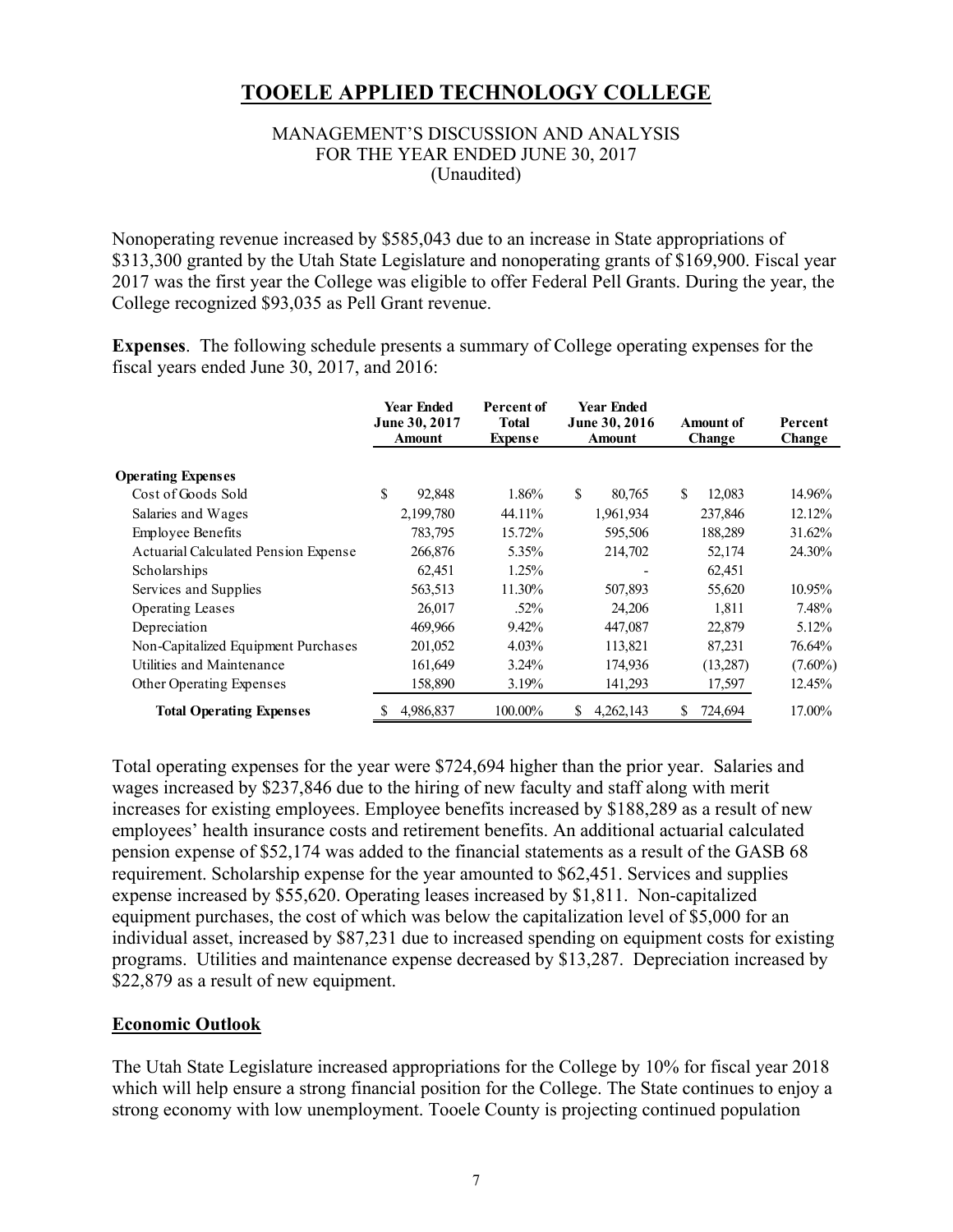#### MANAGEMENT'S DISCUSSION AND ANALYSIS FOR THE YEAR ENDED JUNE 30, 2017 (Unaudited)

growth as families look for affordable housing. The College is well positioned to meet the local needs for technical education as the community continues to grow. The College continually assesses the business needs and adjusts educational programs based on current and projected needs.

#### **Requests for Information**

This financial report is designed to provide a general overview of the College's finances and to show the College's accountability for the money it receives. Questions concerning any of the information provided in this report or requests for additional financial information should be addressed to the Fiscal Services Office, Tooele Applied Technology College, 88 South Tooele Blvd., Tooele, Utah 84074.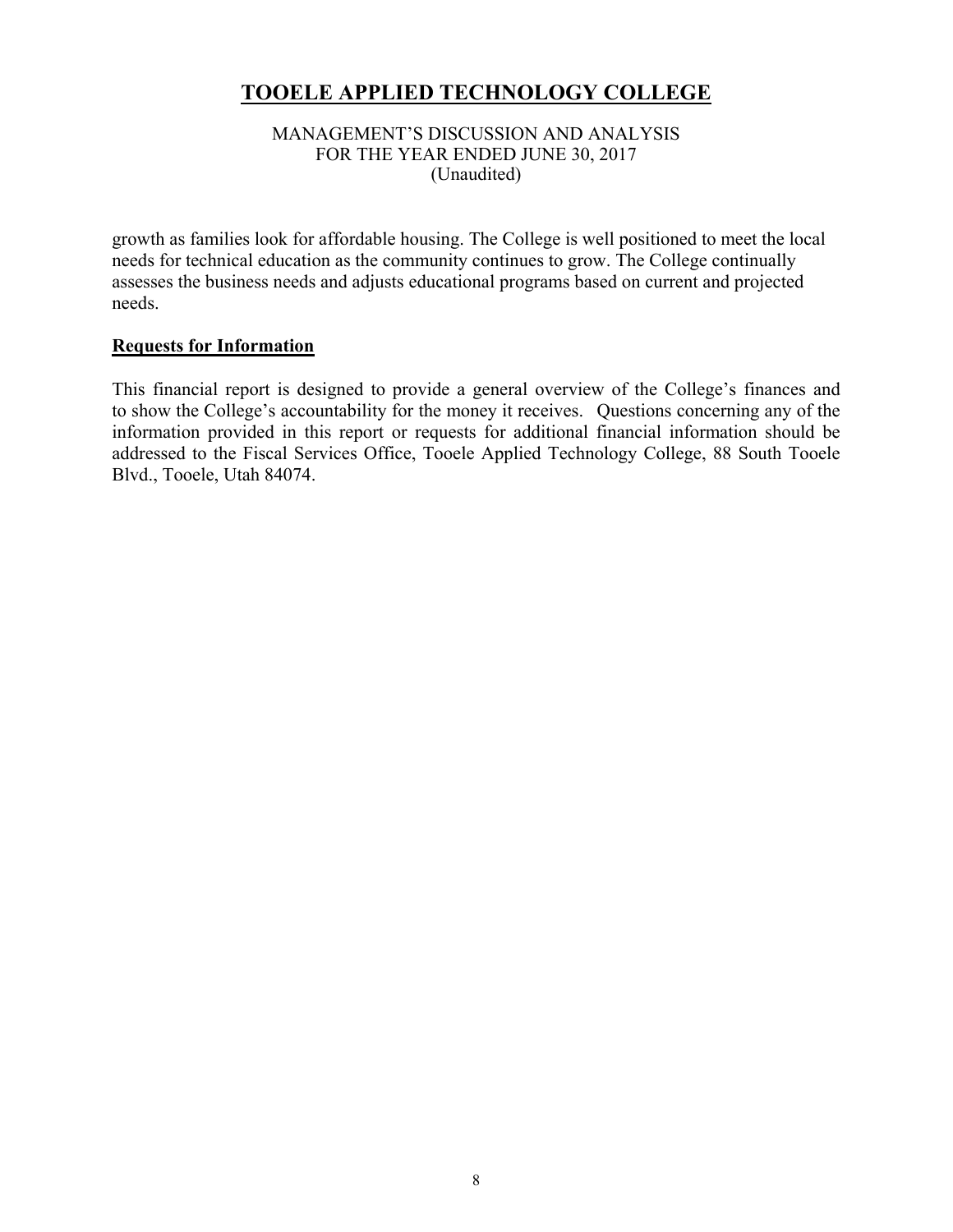#### STATEMENT OF NET POSITION JUNE 30, 2017

| <b>Assets</b>                                  |                  |
|------------------------------------------------|------------------|
| <b>Current Assets</b>                          |                  |
| Cash and Cash Equivalents (Note 2)             | \$<br>1,124,817  |
| Accounts Receivable (Note 3)                   |                  |
| From Primary Government                        | 30,322           |
| From Others                                    | 34,732           |
| Inventory (Note 1)                             | 28,834           |
| Prepaid Expense                                | 3,076            |
| <b>Total Current Assets</b>                    | 1,221,781        |
| <b>Noncurrent Assets</b>                       |                  |
| Net Pension Asset (Note 8)                     |                  |
| <b>Capital Assets</b>                          |                  |
| Buildings (Note 4)                             | 14,973,225       |
| Equipment (Note 4)                             | 746,566          |
| Less Accumulated Depreciation (Note 4)         | (1,901,141)      |
| <b>Total Noncurrent Assets</b>                 | 13,818,650       |
| <b>Total Assets</b>                            | 15,040,431       |
| Deferred Outflows of Resources                 |                  |
| Deferred Outflows Related to Pensions (Note 8) | 487,683          |
| <b>Total Deferred Outflows of Resources</b>    | 487,683          |
|                                                |                  |
| <b>Liabilities</b>                             |                  |
| <b>Current Liabilities</b>                     |                  |
| Accounts Payable (Note 3)                      |                  |
| To Primary Government                          | 23,651           |
| To Others                                      | 71,970           |
| Salaries and Benefits Payable                  | 14,080           |
| Accrued Leave Payable (Note 6)                 | 119,025          |
| Termination Benefits Payable (Notes 6 and 9)   | 13,803           |
| Capital Leases Payable (Note 5)                | 2,640            |
| <b>Total Current Liabilities</b>               | 245,169          |
| <b>Noncurrent Liabilities:</b>                 |                  |
| Accrued Leave Payable (Note 6)                 | 16,599           |
| Termination Benefits Payable (Notes 6 and 9)   | 20,666           |
| Capital Leases Payable (Note 5)                |                  |
| Net Pension Liability (Note 8)                 | 1,039,513        |
| <b>Total Noncurrent Liabilities</b>            | 1,076,778        |
| <b>Total Liabilities</b>                       | 1,321,947        |
|                                                |                  |
| Deferred Inflows of Resources                  |                  |
| Deferred Inflows Related to Pensions (Note 8)  | 127,054          |
| <b>Total Deferred Inflows of Resources</b>     | 127,054          |
| <b>Net Position</b>                            |                  |
| Net Investment in Capital Assets               | 13,816,010       |
| Unrestricted                                   | 263,103          |
|                                                |                  |
| <b>Total Net Position</b>                      | \$<br>14,079,113 |

*The accompanying notes are an integral part of the financial statements.*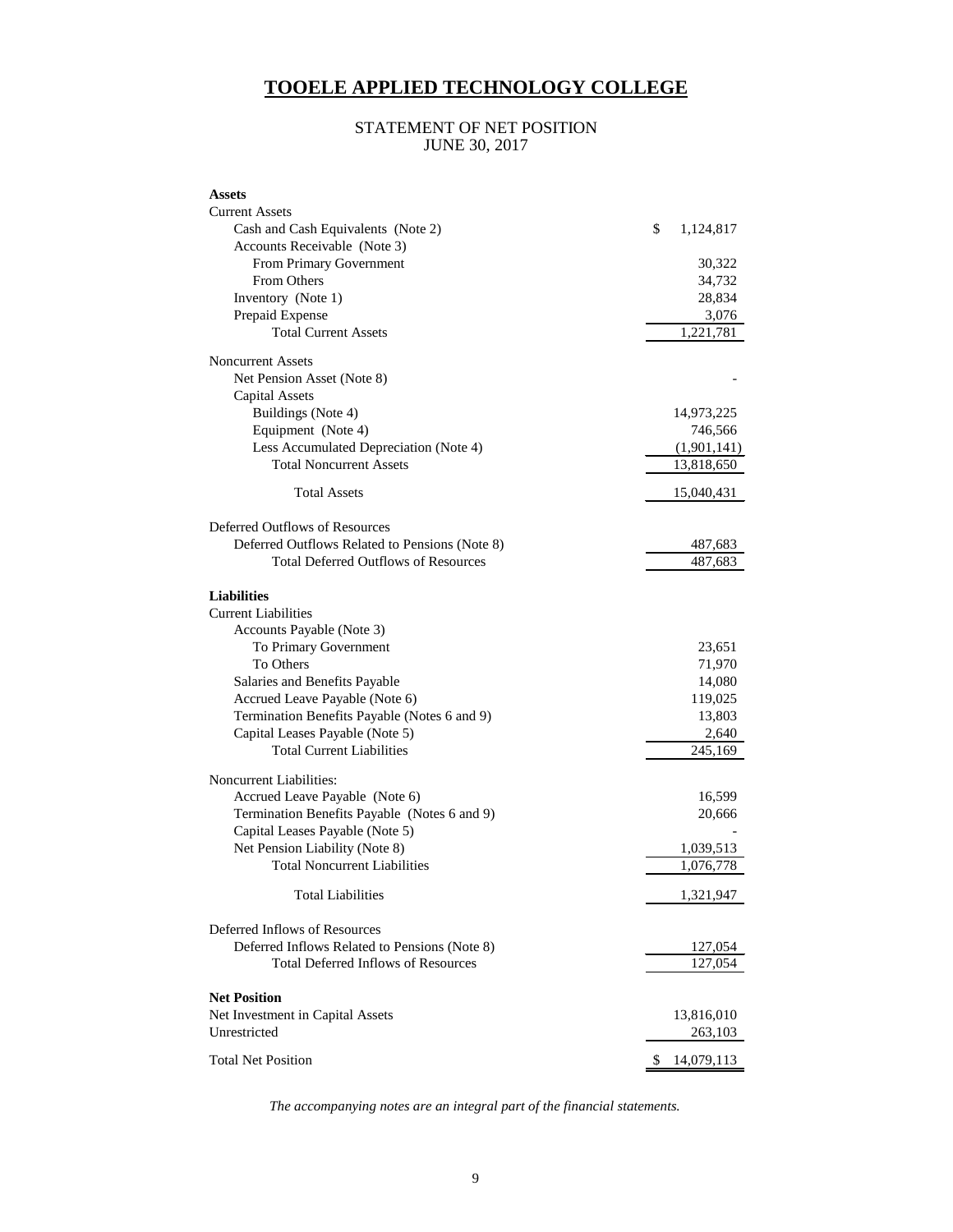### STATEMENT OF REVENUES, EXPENSES, AND CHANGES IN NET POSITION FOR THE YEAR ENDED JUNE 30, 2017

| <b>Operating Revenues</b>                               |               |
|---------------------------------------------------------|---------------|
| Student Tuition and Fees (Net of Allowance of \$60,771) | \$<br>337,547 |
| <b>Grants and Contracts</b>                             | 51,132        |
| <b>Corporate Training Fees</b>                          | 117,801       |
| Sales and Services of Educational Activities            | 48,889        |
| <b>Bookstore Sales</b>                                  | 91,907        |
| <b>Other Operating Revenue</b>                          | 64,034        |
| <b>Total Operating Revenues</b>                         | 711,310       |
| <b>Operating Expenses</b>                               |               |
| Cost of Goods Sold                                      | 92,848        |
| Salaries and Wages                                      | 2,199,780     |
| <b>Employee Benefits</b>                                | 783,795       |
| Actuarial Calculated Pension Expense (Note 8)           | 266,876       |
| Scholarships                                            | 62,451        |
| Services and Supplies                                   | 563,513       |
| Operating Leases (Note 7)                               | 26,017        |
| Depreciation                                            | 469,966       |
| Non-Capitalized Equipment Purchases                     | 201,052       |
| Utilities and Maintenance                               | 161,649       |
| <b>Other Operating Expenses</b>                         | 158,890       |
| <b>Total Operating Expenses</b>                         | 4,986,837     |
| Operating Income (Loss)                                 | (4,275,527)   |
| <b>Nonoperating Revenues</b>                            |               |
| <b>State Appropriations</b>                             | 3,378,400     |
| <b>Grants and Contracts</b>                             | 446,200       |
| <b>Federal Pell Grants</b>                              | 93,035        |
| Gifts                                                   | 13,688        |
| <b>Interest Earnings</b>                                | 16,563        |
| <b>Total Nonoperating Revenues</b>                      | 3.947.886     |
| Increase (Decrease) in Net Position                     |               |
| <b>Before Other Revenues</b>                            | (327, 641)    |
| <b>Other Revenues</b>                                   |               |
| <b>Capital Appropriations</b>                           | 245,642       |
| <b>Total Other Revenues</b>                             | 245,642       |
| Increase (Decrease) in Net Position                     | (81,999)      |
| Net Position – Beginning of Year                        | 14, 161, 112  |
| Net Position - End of Year                              | 14,079,113    |

*The accompanying notes are an integral part of the financial statements.*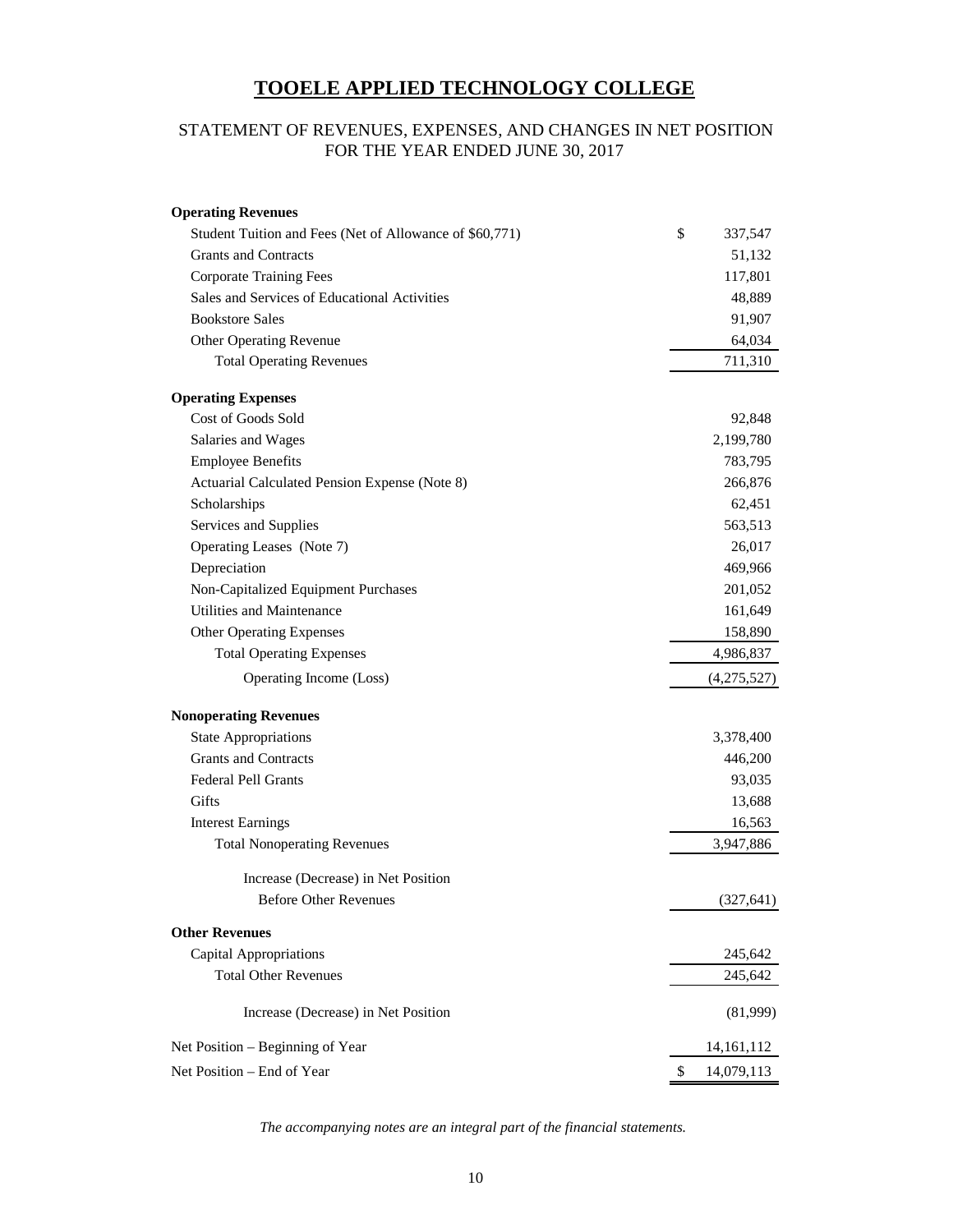#### STATEMENT OF CASH FLOWS FOR THE YEAR ENDED JUNE 30, 2017

| <b>Cash Flows from Operating Activities</b>                                                                    |                   |
|----------------------------------------------------------------------------------------------------------------|-------------------|
| Receipts from Tuition and Fees                                                                                 | \$<br>334,784     |
| Receipts from Grants and Contracts                                                                             | 54,487            |
| Receipts from Bookstore Sales                                                                                  | 91,906            |
| Receipts from Sales and Services of Educational Activities                                                     | 166,690           |
| Receipts from Other Operating Activities                                                                       | 64,034            |
| Payments to Employees for Salaries and Benefits                                                                | (3,217,494)       |
| Payments to Students and Suppliers                                                                             | (1,181,456)       |
| Net Cash Provided (Used) by Operating Activities                                                               | (3,687,049)       |
| <b>Cash Flows from Noncapital Financing Activities</b>                                                         |                   |
| Receipts from Grants and Contracts                                                                             | 539,236           |
| Receipts from State Appropriations                                                                             | 3,378,400         |
| Receipts from Gifts for Other than Capital Purposes                                                            | 13,688            |
| Net Cash Provided (Used) by Noncapital Financing Activities                                                    | 3,931,324         |
| <b>Cash Flows from Capital and Related Financing Activities</b>                                                |                   |
| <b>Purchase of Capital Assets</b>                                                                              | (149, 962)        |
| <b>Repayments of Capital Leases</b>                                                                            | (4,201)           |
| Net Cash Provided (Used) By Capital and Related Financing Activities                                           | (154, 163)        |
| <b>Cash Flows from Investing Activities</b>                                                                    |                   |
| <b>Receipt of Interest Earnings</b>                                                                            | 16,563            |
| Net Cash Provided (Used) by Investing Activities                                                               | 16,563            |
| Net Increase (Decrease) in Cash and Cash Equivalents                                                           | 106,675           |
| Cash and Cash Equivalents - Beginning of Year                                                                  | 1,018,142         |
| Cash and Cash Equivalents - End of Year                                                                        | \$<br>1,124,817   |
| <b>Reconciliation of Operating Income (Loss) to</b><br><b>Net Cash Provided (Used) by Operating Activities</b> |                   |
| Operating Income (Loss)                                                                                        | \$<br>(4,275,527) |
| Adjustments to Reconcile Operating Income (Loss) to                                                            |                   |
| Net Cash Provided (Used) by Operating Activities                                                               |                   |
| Depreciation Expense                                                                                           | 469,966           |
| Changes in Assets and Liabilities                                                                              |                   |
| (Increase) Decrease in Receivables                                                                             | 592               |
| (Increase) Decrease in Inventories                                                                             | 4,887             |
| (Increase) Decrease Prepaid Expenses                                                                           | 9,950             |
| Increase (Decrease) in Accounts Payable                                                                        | 70,126            |
| Increase (Decrease) in Accrued Liabilities                                                                     | 32,957            |
| Net Cash Provided (Used) by Operating Activities                                                               | (3,687,049)       |
| <b>Noncash Investing, Capital, and Financing Activities</b>                                                    |                   |
| <b>Noncash Capital Appropriations</b>                                                                          | \$<br>245,642     |

*The accompanying notes are an integral part of the financial statements.*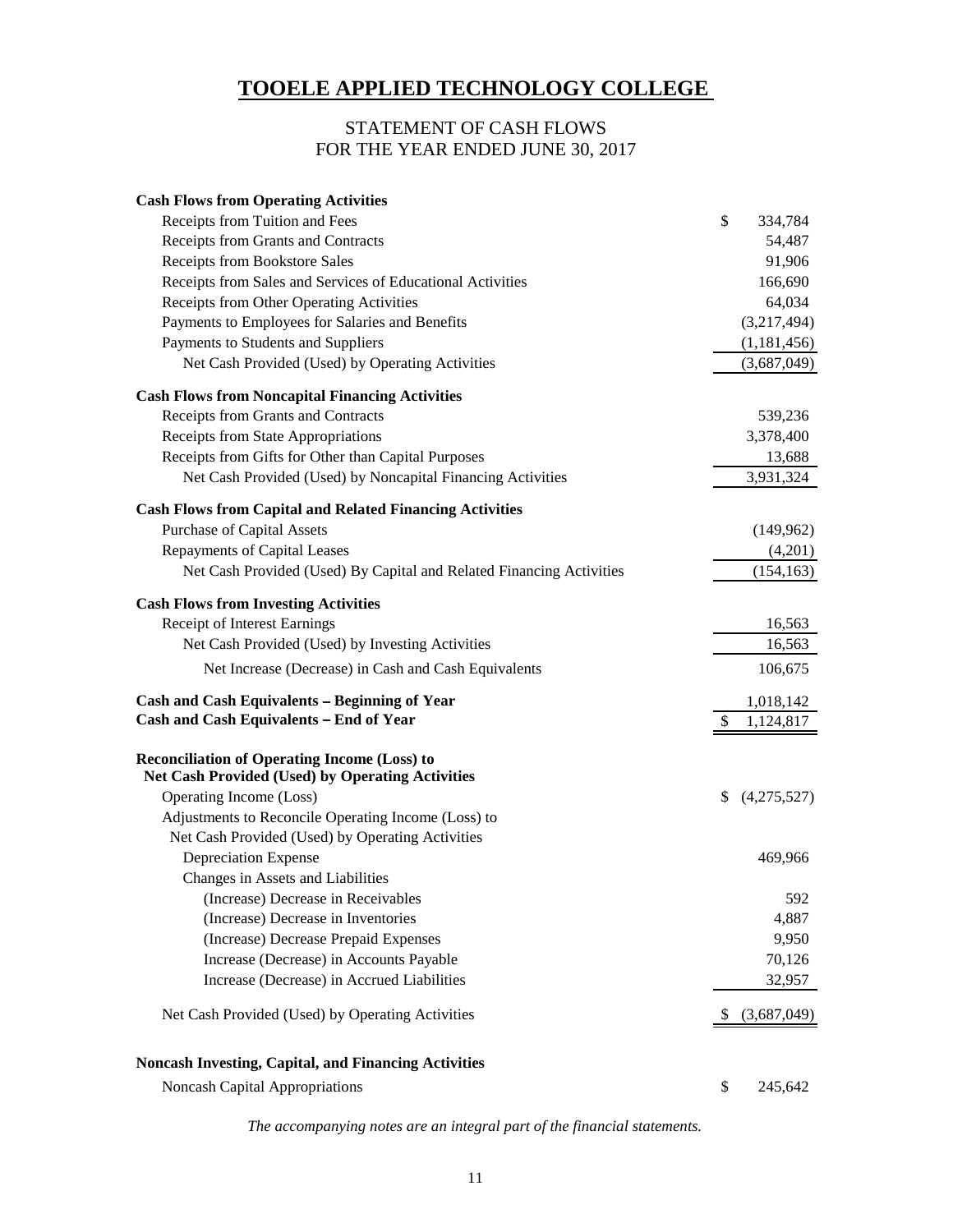#### NOTES TO THE FINANCIAL STATEMENTS FOR THE YEAR ENDED JUNE 30, 2017

#### NOTE 1. SUMMARY OF SIGNIFICANT ACCOUNTING POLICIES

The accompanying financial statements of the Tooele Applied Technology College (College) have been prepared in conformity with generally accepted accounting principles (GAAP) as prescribed by the Governmental Accounting Standards Board (GASB).

Preparation of the financial statements in conformity with GAAP requires management to make estimates and assumptions that affect the reported amounts and disclosures in the financial statements. Actual results could differ from those estimates.

#### Reporting Entity

The College is a regional college within the Utah College of Applied Technology (UCAT). UCAT is considered a component unit of the State of Utah and is included in the State's *Comprehensive Annual Financial Report.* UCAT is considered a component unit because it was established under Utah Statute, receives appropriations from the State, and is financially accountable to the State.

The College was established by the Utah State Legislature to offer career and technical education to secondary and adult students. Effective September 1, 2001, the Legislature created UCAT which is composed of eight regional applied technology colleges. The College became one of these regional applied technology colleges and became subject to the authority of the Utah System of Higher Education. The College is under the control of the UCAT Board of Trustees and is governed directly by the College's local Board of Directors.

Funding for the College is received primarily from direct appropriations from the Utah State Legislature, as well as tuition and fees, and grants and contracts with federal, state, and local agencies.

The College's financial statements encompass all of its operations, including auxiliary enterprises, restricted and unrestricted funds, and the Tooele Applied Technology College Foundation (Foundation). The Foundation is a component unit and, as such, is presented in the College's financial statements as a blended component unit. Further information can be found in Note 12.

#### Measurement Focus and Basis of Accounting

The financial statements of the College are reported using the economic resources measurement focus and the accrual basis of accounting. Revenues are recorded when earned and expenses are recorded when a liability is incurred, regardless of the timing of the related cash flows. Grants and similar items are recognized as revenue as soon as all eligibility requirements imposed by the provider have been met.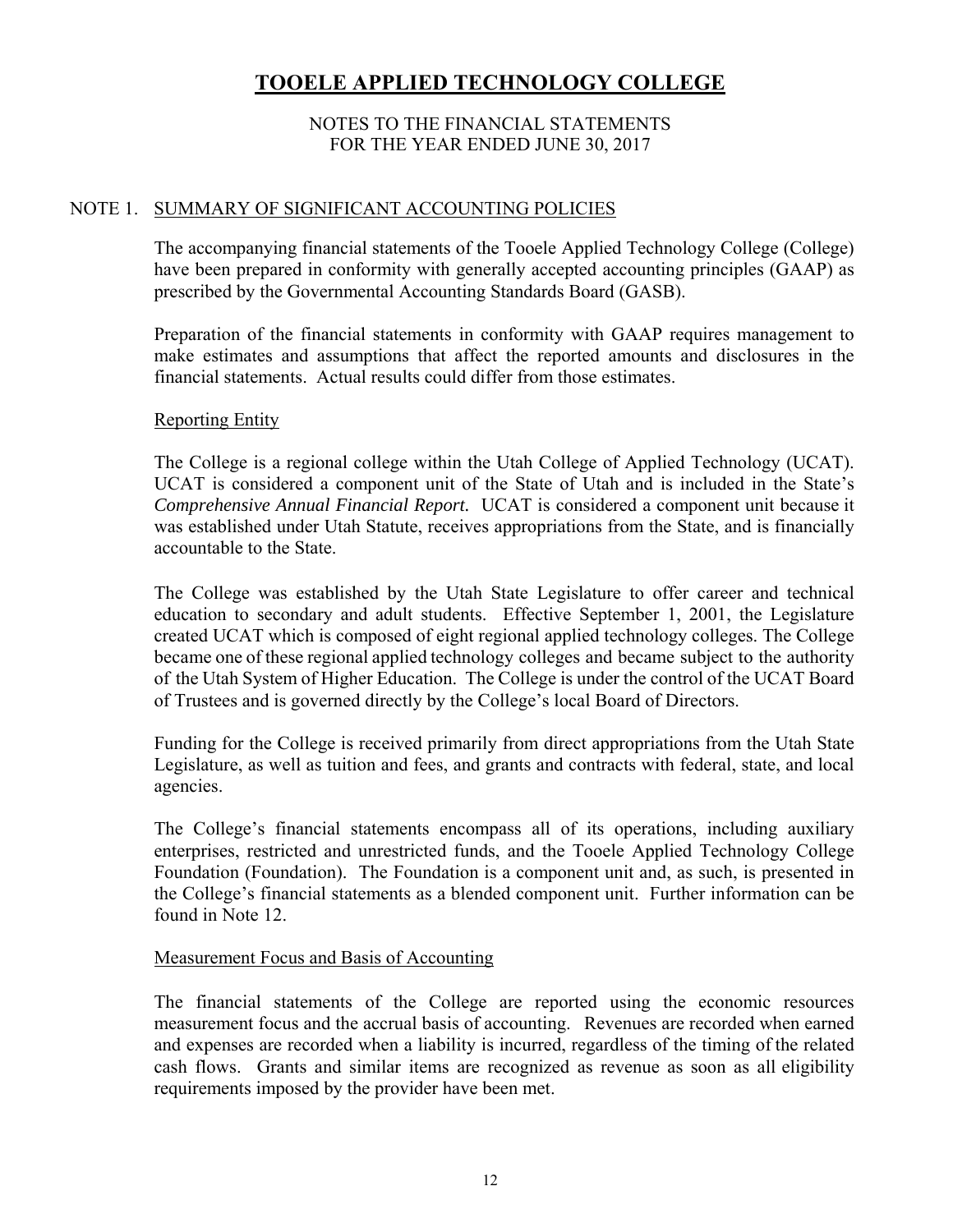#### NOTES TO THE FINANCIAL STATEMENTS FOR THE YEAR ENDED JUNE 30, 2017

The College distinguishes operating revenues and expenses from nonoperating items. Operating revenues and expenses generally result from providing services in connection with the College's principal mission of instruction. Operating expenses include the cost of services, administrative expenses, and depreciation of capital assets. All revenues and expenses not meeting this definition are reported as nonoperating revenues and expenses.

When both restricted and unrestricted resources are available for use, it is the College's policy to use restricted resources first, then unrestricted resources as they are needed.

#### Deposits and Investments

The College's cash and cash equivalents are considered to be cash on hand, demand deposits, short-term investments with original maturities of three months or less from the date of acquisition, and amounts invested with the Utah Public Treasurers' Investment Fund.

Cash and investment management at the College is administered in accordance with the State of Utah Money Management Act (*Utah Code,* Title 51, Chapter 7).

Investments are recorded at fair value in accordance with GASB Statement No. 72, Fair Value Measurement and Application. Accordingly, the change in fair value of investments is recognized as an increase or decrease to investment assets and investment income. The College distributes earnings from pooled investments based on the average daily investment of each participating account.

#### Inventories

Inventories are carried at the lower of cost or market on either the first-in, first-out ("FIFO") basis or on the average cost basis.

#### Capital Assets

Capital assets include property, buildings, and equipment. Capital assets are defined by the College as assets with an initial, individual cost of more than \$5,000 and an estimated useful life in excess of one year. Such assets are recorded at historical cost. Donated capital assets are recorded at estimated fair value at the date of donation.

The costs of normal maintenance and repairs that do not add to the capacity of the asset or materially extend the life of the asset are not capitalized. All land is capitalized and not depreciated.

Capital assets are being depreciated over their estimated useful lives using the straight-line method of depreciation. The estimated useful life of an asset is determined at acquisition based on guidelines of the Utah System of Higher Education and the professional judgment of the applicable department head.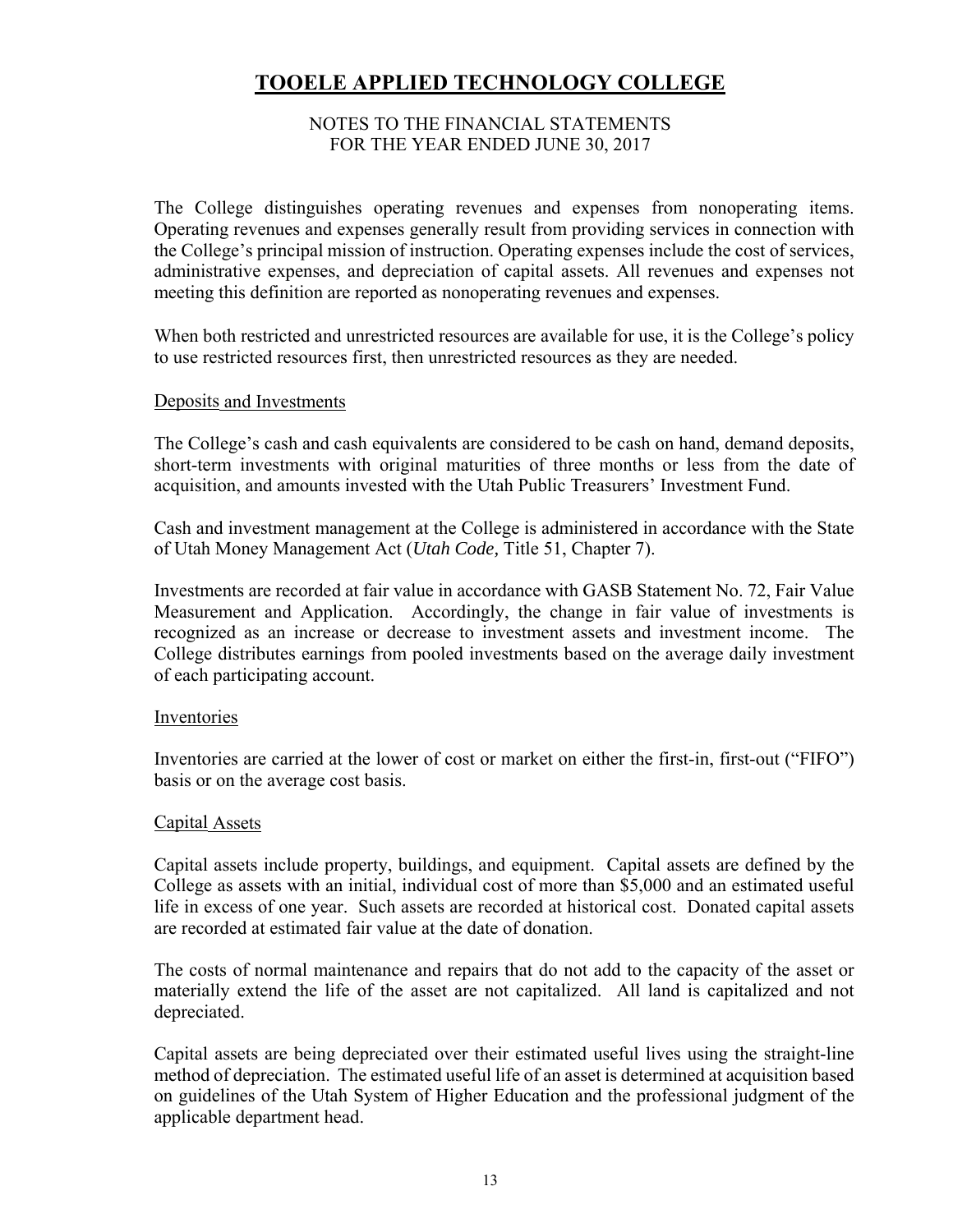#### NOTES TO THE FINANCIAL STATEMENTS FOR THE YEAR ENDED JUNE 30, 2017

Property, plant and equipment are depreciated using the straight-line method over the following estimated useful lives:

| Assets                        | Years    |
|-------------------------------|----------|
| Buildings                     | 25-40    |
| Improvements                  | $5-40$   |
| <b>Equipment and Vehicles</b> | $3 - 15$ |

#### Pensions

For the purposes of measuring the net pension liability, deferred outflows of resources and deferred inflows of resources related to pensions, and pension expense, information about the fiduciary net position of the Utah Retirement Systems (Systems) Pension Plan and additions to/deductions from the Systems' fiduciary net position are now determined on the same basis as they are reported by the Systems. For this purpose, benefit payments (including refunds of employee contributions) are now recognized when due and payable in accordance with the benefits terms. Investments are reported at fair value.

#### Deferred Outflows/Inflows of Resources

In addition to assets, financial statements will sometimes report a separate section for deferred outflows of resources. This separate financial statement element, *deferred outflows of resources,* represents a consumption of net positions that applies to a future period(s) and will not be recognized as an outflow of resources (expense/expenditure) until then. In addition to liabilities, the financial statements will sometimes report a separate section for deferred inflows of resources. This separate financial statement element, *deferred inflows of resources,*  represents an acquisition of net position that applies to a future period(s) and will not be recognized as an inflow of resources (revenue) until that time.

#### NOTE 2. DEPOSITS AND INVESTMENTS

The State of Utah Money Management Council has the responsibility to advise the State Treasurer about investment policies, promote measures and rules that will assist in strengthening the banking and credit structure of the State, and review the rules adopted under the authority of the State of Utah Money Management Act (*Utah Code,* Title 51, Chapter 7) (the Act) that relate to the deposit and investment of public funds.

The College follows the requirements of the Act in handling its depository and investment transactions. The Act requires the depositing of the College's funds in a qualified depository. The Act defines a qualified depository as any financial institution whose deposits are insured by an agency of the Federal Government and which has been certified by the State Commissioner of Financial Institutions as meeting the requirements of the Act and adhering to the rules of the Money Management Council.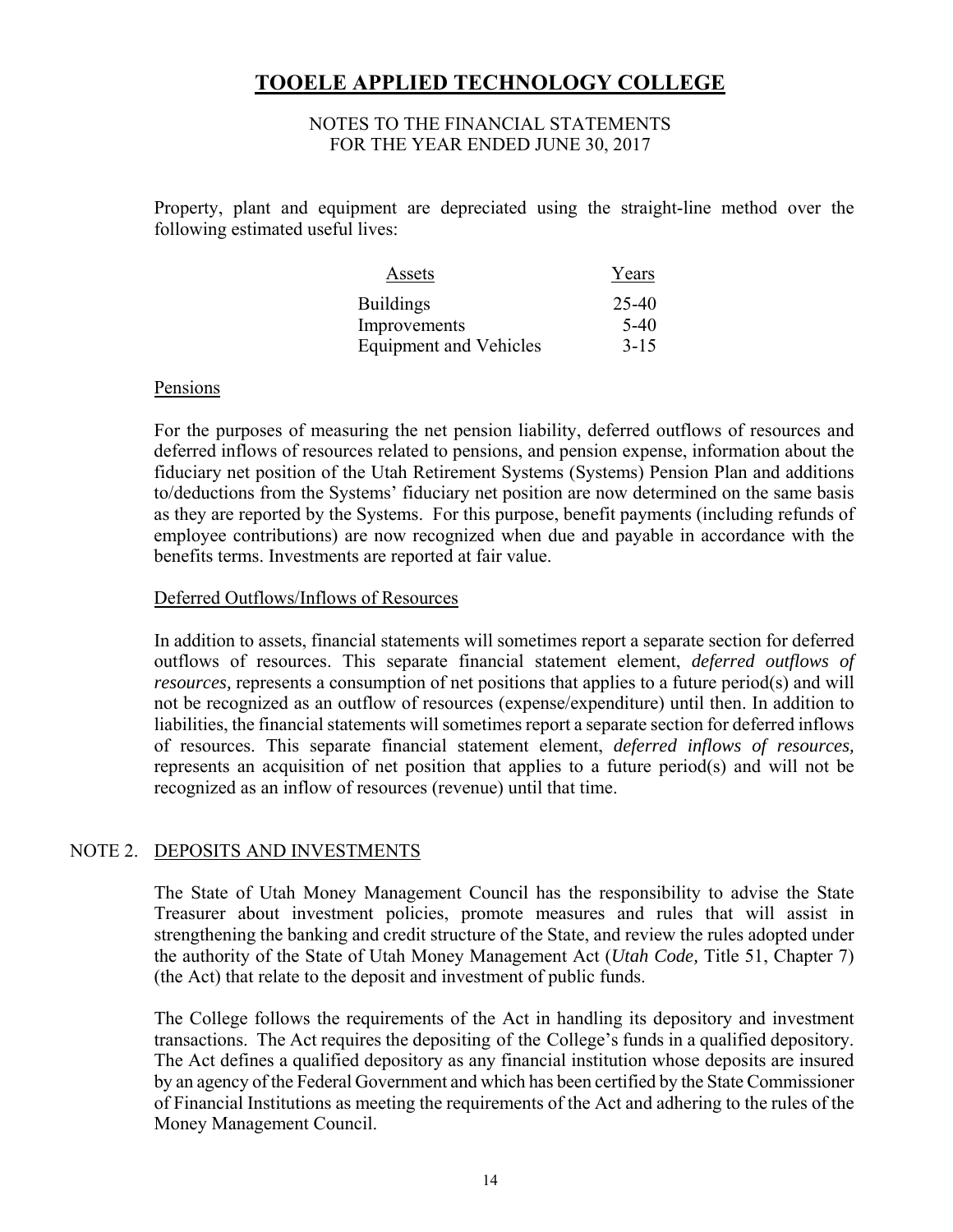#### NOTES TO THE FINANCIAL STATEMENTS FOR THE YEAR ENDED JUNE 30, 2017

#### *Deposits*

#### *Custodial Credit Risk*

Custodial credit risk is the risk that, in the event of a bank failure, the College's deposits may not be returned to it. The College does not have a formal deposit policy for custodial credit risk. As of June 30, 2017, the College's bank balance of \$180,364 was insured by FDIC.

#### *Investments*

The Act defines the types of securities authorized as appropriate investments for the College's funds and the conditions for making investment transactions. Investment transactions may be conducted only through qualified depositories, certified dealers, or directly with issuers of the investment securities.

The Act authorizes the College to invest in negotiable or nonnegotiable deposits of qualified depositories and permitted negotiable depositories; repurchase and reverse repurchase agreements; commercial paper that is classified as "first tier" by two nationally recognized statistical rating organizations; bankers' acceptances; obligations of the United States Treasury including bills, notes, and bonds; obligations, other than mortgage derivative products, issued by U.S. government sponsored enterprises (U.S. Agencies) such as the Federal Home Loan Bank System, Federal Home Loan Mortgage Corporation (Freddie Mac), and Federal National Mortgage Association (Fannie Mae); bonds, notes, and other evidence of indebtedness of political subdivisions of the State; fixed rate corporate obligations and variable rate securities rated "A" or higher, or the equivalent of "A" or higher, by two nationally recognized statistical rating organizations; shares or certificates in a money market mutual fund as defined in the Act; and the Utah State Public Treasurers' Investment Fund (PTIF).

The Utah State Treasurer's Office operates the PTIF. The PTIF is available for investment of funds administered by any Utah public treasurer and is not registered with the Securities Exchange Commission (SEC) as an investment company. The PTIF is authorized and regulated by the Act. The Act established the Money Management Council which oversees the activities of the State Treasurer and the PTIF and details the types of authorized investments. Deposits in the PTIF are not insured or otherwise guaranteed by the State of Utah, and participants share proportionally in any realized gains or losses on investments.

#### *Fair Value of Investments*

The College measures and records its investments using fair value measurement guidelines established by generally accepted accounting principles. These guidelines recognize a threetiered fair value hierarchy, as follows:

- Level 1: Quoted prices for identical investments in active markets;
- *Level 2:* Observable inputs other than quoted market prices; and,
- *Level 3:* Unobservable inputs.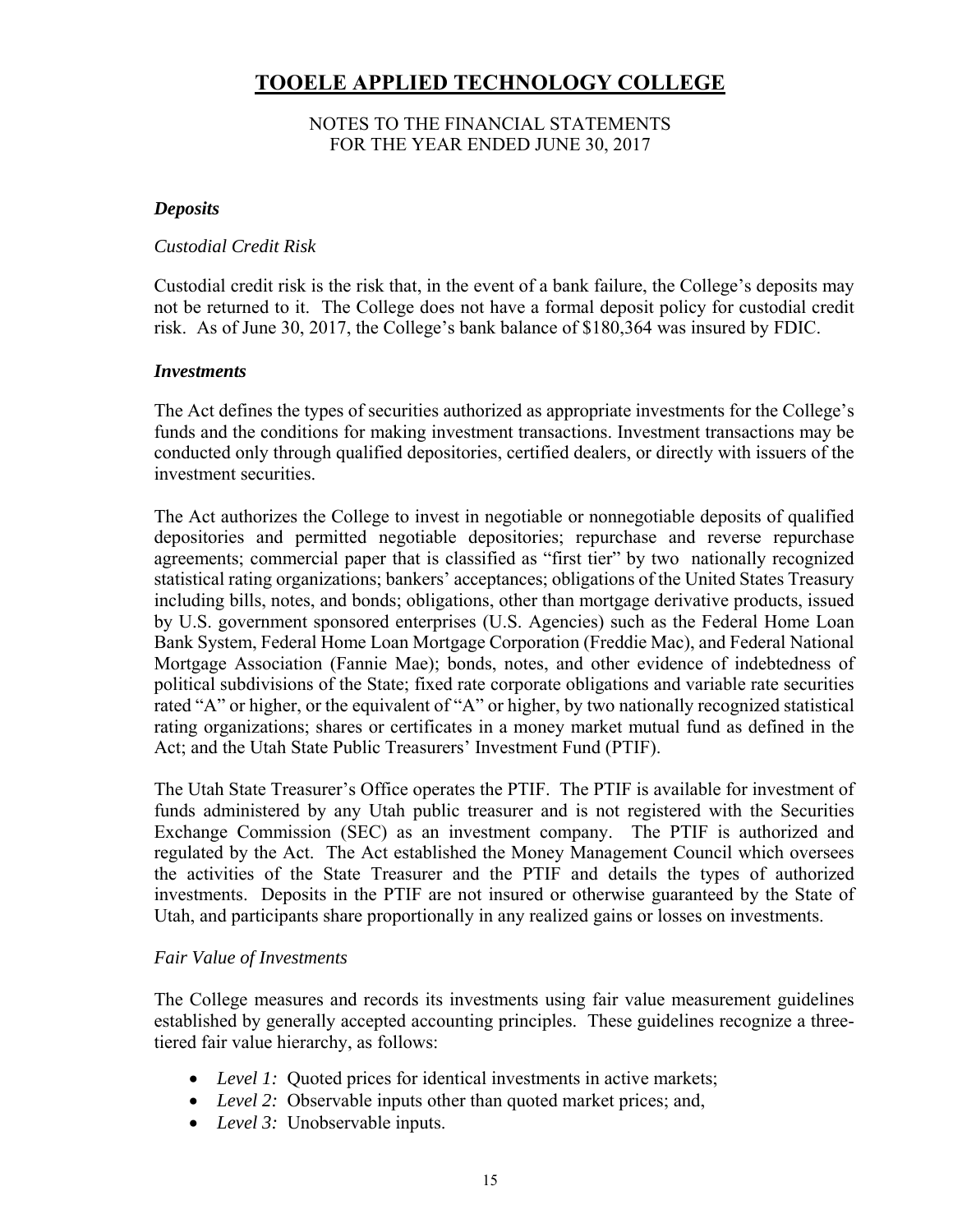#### NOTES TO THE FINANCIAL STATEMENTS FOR THE YEAR ENDED JUNE 30, 2017

At June 30, 2017 the College had the following recurring fair value measurements. The investments were valued using level 2 measurements and were unrated.

|                 |       |            | Investment Maturities (in Years) |
|-----------------|-------|------------|----------------------------------|
| Investment Type | Level | Fair Value | Less than 1 year                 |
| PTIF            |       | \$969,720  | \$969,720                        |

The value of the College's investment in the PTIF is calculated by applying the June 30, 2017 fair value factor, as calculated by the Utah State Treasurer, to the College's June 30, 2017 balance in the fund.

#### *Interest Rate Risk*

Interest rate risk is the risk that changes in interest rates will adversely affect the fair value of an investment. The College's policy for managing its exposure to fair value loss arising from increasing interest rates is to comply with the Act. Section 51-7-11 of the Act requires that the remaining term to maturity of investments may not exceed the period of availability of the funds to be invested. The Act further limits the remaining term to maturity on all investments in commercial paper, bankers' acceptances, fixed rate negotiable deposits, and fixed rate corporate obligations to 270 days–15 months or less. The Act further limits the remaining term to maturity on all investments in obligations of the United States Treasury; obligations issued by U.S. government-sponsored enterprises; and bonds, notes, and other evidence of indebtedness of political subdivisions of the State to 10 years for institutions of higher education. In addition, variable rate negotiable deposits and variable rate securities may not have a remaining term to final maturity exceeding 3 years. The Foundation does not have a formal policy for interest rate risk.

#### *Credit Risk*

Credit risk is the risk that an issuer or other counterparty to an investment will not fulfill its obligations. The College's policy for reducing its exposure to credit risk is to comply with the Act, as previously discussed. The Foundation does not have a formal policy for credit risk.

#### *Concentration of Credit Risk*

Concentration of credit risk is the risk of loss attributed to the magnitude of a government's investment in a single issuer. The College's policy for reducing this risk of loss is to comply with the Rules of the Money Management Council. Rule 17 of the Money Management Council limits investments in a single issuer of commercial paper and corporate obligations to 5-10% depending upon the total dollar amount held in the portfolio. The Foundation does not have a formal policy for concentration of credit risk.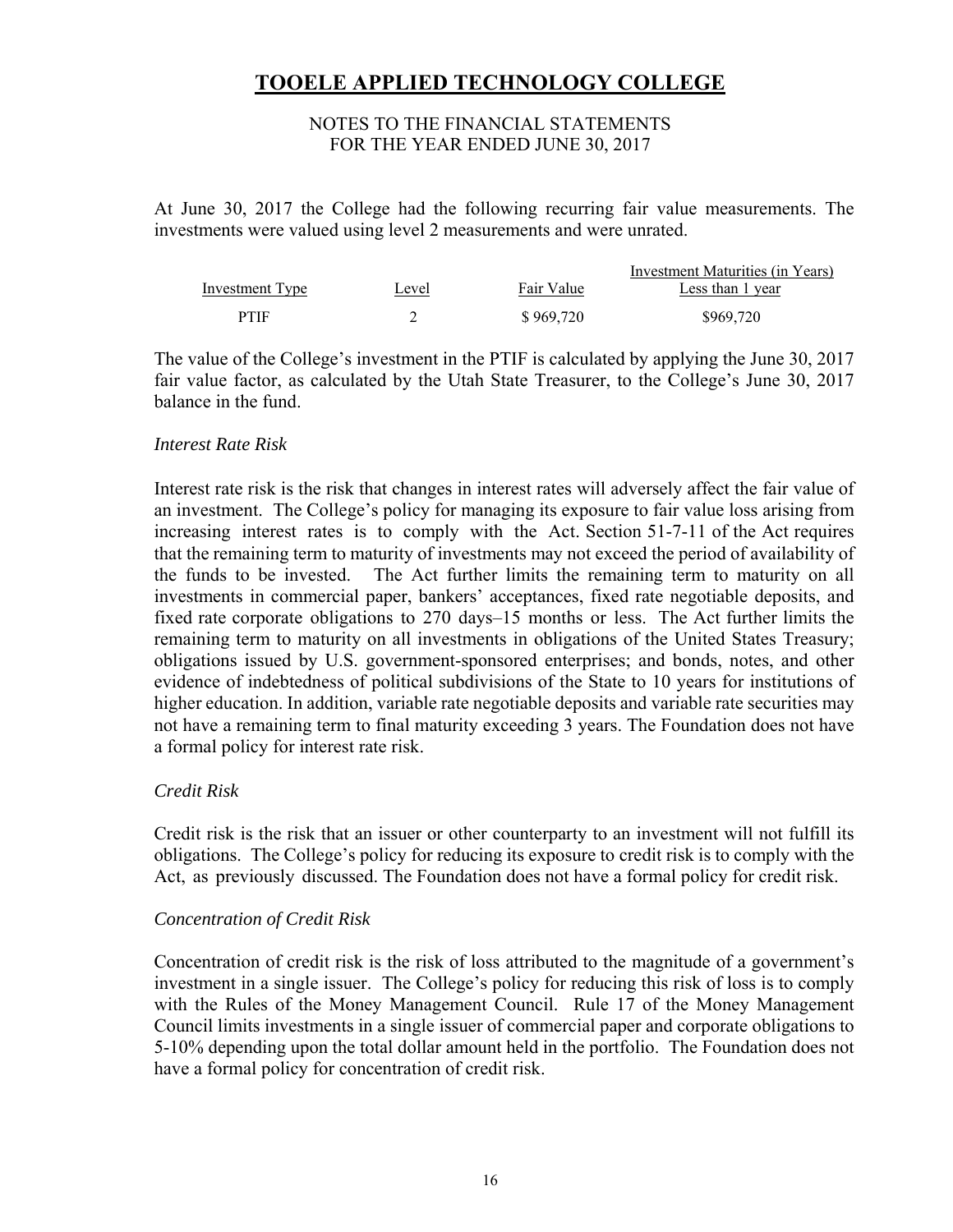#### NOTES TO THE FINANCIAL STATEMENTS FOR THE YEAR ENDED JUNE 30, 2017

#### NOTE 3. ACCOUNTS RECEIVABLE AND ACCOUNTS PAYABLE

Accounts receivable at June 30, 2017 consisted of amounts due from the State of Utah for sponsored students and other receivables. Other receivables consist mainly of unpaid student tuition/fee charges. Accounts receivable are reported net of estimated uncollectible amounts of \$2,640. See chart below for a breakout of receivables:

| Amounts Due from Primary Government      |    | 30,322 |
|------------------------------------------|----|--------|
| <b>Total Due from Primary Government</b> |    | 30,322 |
| Amounts Due from Others:                 |    |        |
| Other Receivables – Tuition and Fees     | S. | 37,372 |
| Less Allowance for Doubtful Accounts     |    | 2.6401 |
| <b>Total Due from Others</b>             |    | 34.732 |

The following schedule presents the accounts payable of the College as of June 30, 2017:

| 23,651 |
|--------|
| 23,651 |
|        |
|        |
| 71,970 |
| 71 970 |
|        |

#### NOTE 4. CAPITAL ASSETS

Additions to capital assets include amounts paid for by the College as well as additions paid for by the State of Utah Division of Facilities Construction and Management. Capital asset activity for the fiscal year ended June 30, 2017 was as follows:

|                                       | <b>Beginning</b> |                  |                   | <b>Ending</b>    |
|---------------------------------------|------------------|------------------|-------------------|------------------|
|                                       | <b>Balance</b>   | <b>Additions</b> | <b>Reductions</b> | <b>Balance</b>   |
| Buildings                             | 14,598,432<br>S  | 374,793<br>S     | \$                | 14,973,225<br>S. |
| Equipment                             | 725,755          | 54,427           | 33,616            | 746,566          |
| Total                                 | 15,324,187       | 429,220          | 33,616            | 15,719,791       |
| Less Accumulated Depreciation:        |                  |                  |                   |                  |
| <b>Buildings</b>                      | 1,113,556        | 382,470          |                   | 1,496,026        |
| Equipment                             | 351,235          | 87,496           | 33,616            | 405,115          |
| <b>Total Accumulated Depreciation</b> | 1,464,791        | 469,966          | 33,616            | 1,901,141        |
| Net Capital Assets                    | \$13,859,396     | (40, 746)<br>S   | S                 | \$13,818,650     |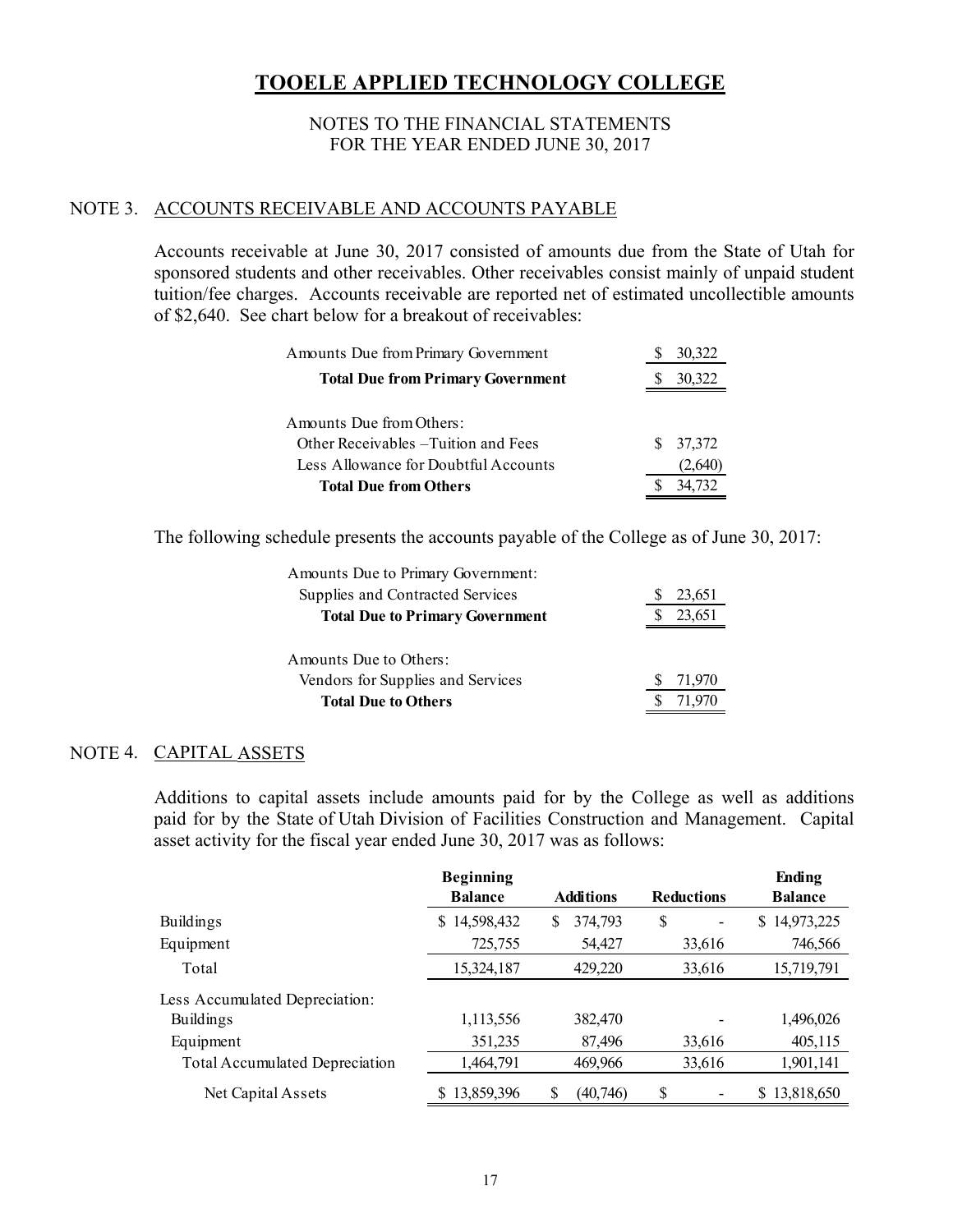#### NOTES TO THE FINANCIAL STATEMENTS FOR THE YEAR ENDED JUNE 30, 2017

#### NOTE 5. CAPITAL LEASE OBLIGATIONS

The College has incurred capital lease obligations for the purchase of certain equipment. The cost of such equipment held under capital leases and related accumulated depreciation totaled \$19,243 and \$17,068, respectively, as of June 30, 2017. The future minimum lease payments for all capital leases as of June 30, 2017, were as follows:

| Fiscal Year                 | Principal  | Interest | Total       |
|-----------------------------|------------|----------|-------------|
| 2018                        | 2,640<br>S | \$<br>76 | 2,716<br>\$ |
| 2019                        |            |          |             |
| 2020                        |            |          |             |
| 2021                        |            |          |             |
| 2022                        |            |          |             |
| 2023-2027                   |            |          |             |
| <b>Total Capital Leases</b> | 2,640      | 76       | 2,716       |

#### NOTE 6. LONG-TERM LIABILITIES

The following is a summary of the changes to the College's long-term liabilities during the fiscal year ended June 30, 2017.

|                              |   | <b>Beginning</b><br><b>Balance</b> |    | <b>Additions</b> |   | <b>Reductions</b>        |   | Ending<br><b>Balance</b> |   | <b>Due Within</b><br><b>One Year</b> |
|------------------------------|---|------------------------------------|----|------------------|---|--------------------------|---|--------------------------|---|--------------------------------------|
| Accrued Leave Payable        | S | 87,657                             | S. | 153,688          | S | 105,721                  | S | 135,624                  | S | 119,025                              |
| Termination Benefits Payable |   | 48,241                             |    |                  |   | 13,772                   |   | 34,469                   |   | 13,803                               |
| Capital Leases               |   | 6,841                              |    |                  |   | 4.201                    |   | 2,640                    |   | 2,640                                |
| Net Pension Liability        |   | 983,889                            |    | 55.624           |   | $\overline{\phantom{a}}$ |   | 1,039,513                |   | -                                    |
| Total Long-Term Liabilities  |   | 1,126,628                          | S. | 209,312          |   | 123,694                  | S | 1,212,246                |   | 135,468                              |

#### NOTE 7. OPERATING LEASES

During the year the College had operating leases for general office space and for training facilities. Leases are subject to funds being appropriated to continue the lease obligations. As funding is reasonably assured, the leases are considered non-cancelable for financial reporting purposes. Operating lease payments are recorded as expenses when incurred. For the year ended June 30, 2017, operating lease expenses totaled \$26,017. All of the operating lease agreements have terms ending in fiscal year 2018. The future lease payments are as follows: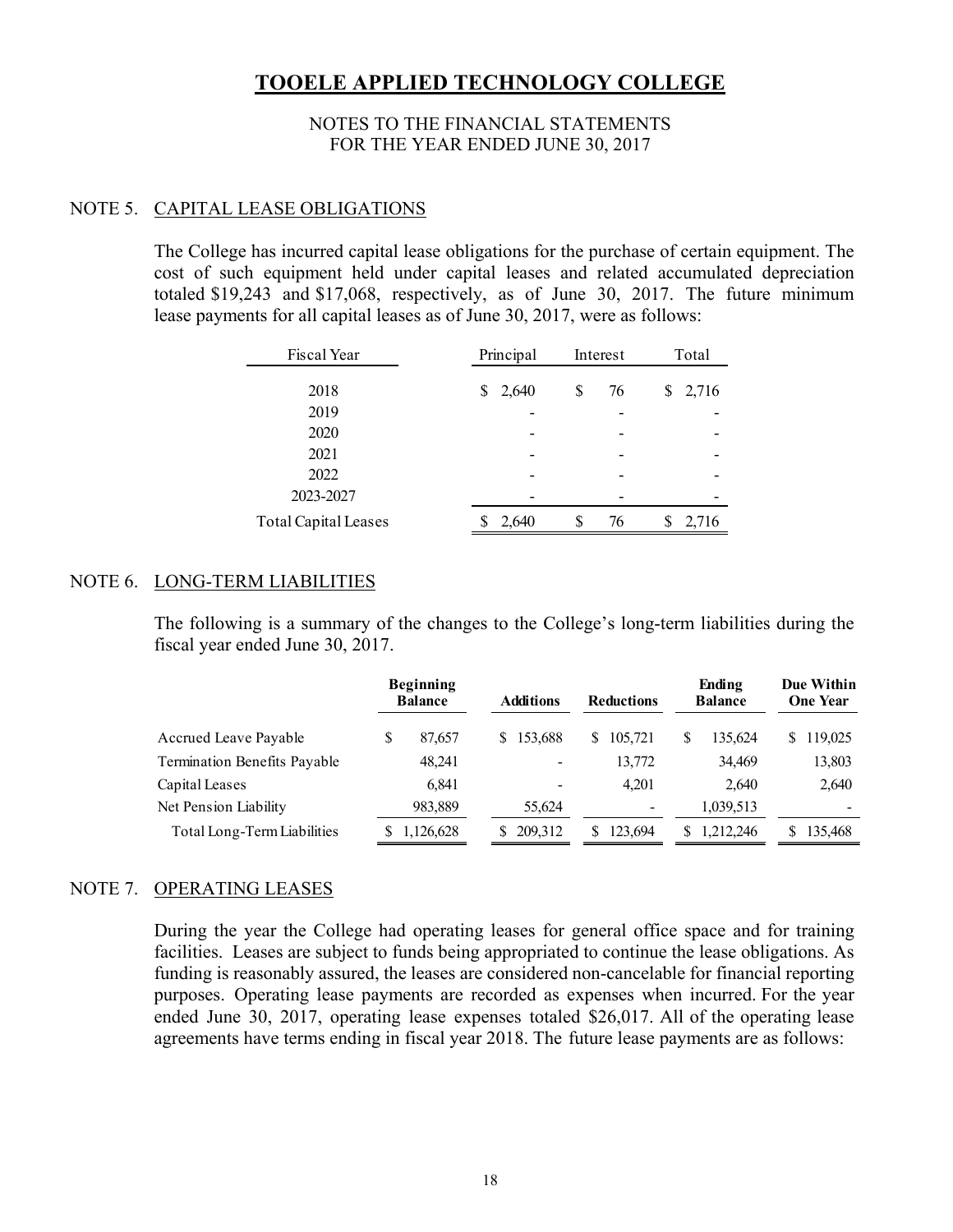#### NOTES TO THE FINANCIAL STATEMENTS FOR THE YEAR ENDED JUNE 30, 2017

| Fiscal Year                   | Principal  | Interest | Total       |
|-------------------------------|------------|----------|-------------|
|                               |            |          |             |
| 2018                          | 2,550<br>S | \$       | 2,550<br>\$ |
| 2019                          |            |          |             |
| 2020                          |            |          |             |
| 2021                          |            |          |             |
| 2022                          |            |          |             |
| 2023-2027                     |            |          |             |
| <b>Total Operating Leases</b> | 2,550      | S        | 550         |

#### NOTE 8. RETIREMENT PLANS

#### **Defined Benefit Plans**

Eligible plan participants are provided with pensions through the Utah Retirement Systems (Systems). The Systems comprise several pension trust funds, the following in which employees of the College participate:

Public Employees Noncontributory Retirement System (Noncontributory System) is a multiple-employer, cost-sharing, public employee retirement system.

Tier 2 Public Employees Contributory Retirement System (Tier 2 Public Employees System) is a multiple-employer, cost-sharing, public employee retirement system.

The Tier 2 Public Employees System became effective July 1, 2011. All eligible employees beginning on or after July 1, 2011 who have no previous service credit with any of the Systems are members of the Tier 2 Public Employees System.

The Systems provide refunds, retirement benefits, annual cost-of-living adjustments, and death benefits to plan members and beneficiaries in accordance with the retirement statutes. The Systems are established and governed by the respective sections of Title 49 of the *Utah Code*. The Utah State Retirement Office Act in Title 49 provides for the administration of the Systems and plans under the direction of the Utah State Retirement Board (Systems Board), whose members are appointed by the Governor. The Systems are fiduciary funds defined as pension (and other employee benefit) trust funds and a component unit of the State of Utah. Title 49 of the *Utah Code* grants the authority to establish and amend the benefit terms.

The Systems issue a publicly available financial report that can be obtained by writing Utah Retirement Systems, 560 E. 200 S, Salt Lake City, Utah 84102, by calling 1-800-365-8772, or visiting the website: www.urs.org.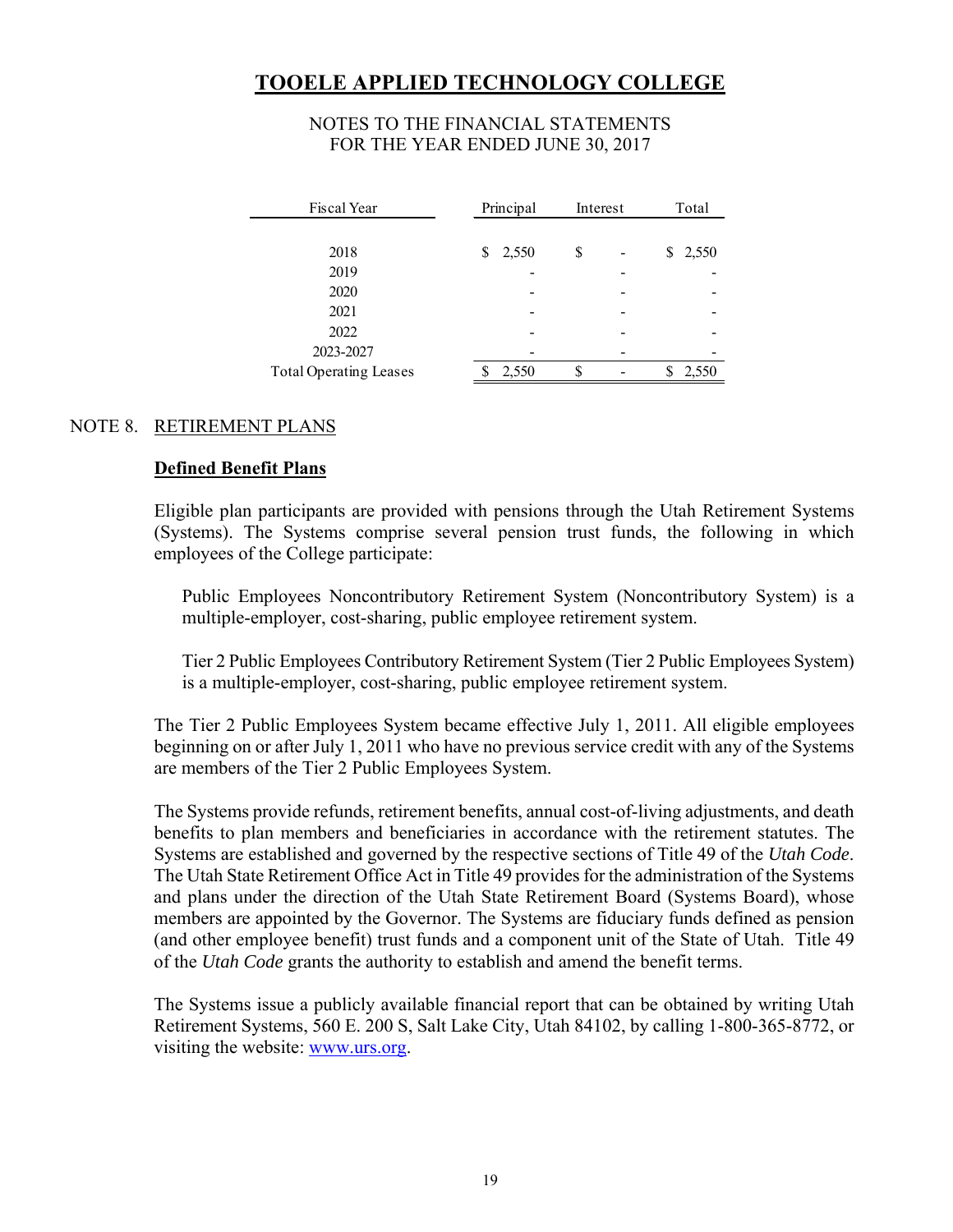#### NOTES TO THE FINANCIAL STATEMENTS FOR THE YEAR ENDED JUNE 30, 2017

| <b>System</b>                     | <b>Final Average</b><br><b>Salary</b> | Years of service required<br>and or age eligible for<br>benefit                                     | <b>Benefit percent</b><br>per year of Service | $COLA**$      |
|-----------------------------------|---------------------------------------|-----------------------------------------------------------------------------------------------------|-----------------------------------------------|---------------|
| Noncontributory System            | Highest 3 years                       | 30 years any age<br>25 years any age*<br>20 years age $60*$<br>10 years age $62*$<br>4 years age 65 | $2.0\%$ per year all<br>years                 | Up to $4\%$   |
| Tier 2 Public Employees<br>System | Highest 5 years                       | 35 years any age<br>20 years any age $60*$<br>10 years age $62*$<br>4 years age 65                  | 1.5% per year all<br>years                    | Up to $2.5\%$ |

#### Summary of Benefits by System

With actuarial reductions

\*\* All post-retirement cost-of-living adjustments are non-compounding and are based on the original benefit. The cost-ofliving adjustments are also limited to actual Consumer Price Index (CPI) increase for the year, although unused CPI increases not met may be carried forward to subsequent years.

As a condition of participation in the Systems, employers, and/or employees are required to contribute certain percentages of salary and wages as authorized by statute and specified by the Systems' Board. Contributions are actuarially determined as an amount that, when combined with employee contributions (where applicable) is expected to finance the costs of benefits earned by employees during the year, with an additional amount to finance any unfunded actuarial accrued liability. Contribution rates are as follows:

|                                | Paid by College<br>for Employee | College<br>Contribution<br>Rates |
|--------------------------------|---------------------------------|----------------------------------|
| Noncontributory System         | N/A                             | 22.19%                           |
| Tier 2 Public Employees System | N/A                             | 18.24%                           |

Tier 2 rates include a statutory required contribution to finance the unfunded actuarial accrued liability of the Tier 1 plans.

For the fiscal year ended June 30, 2017, the employer and employee contributions to the System were as follows:

|                                | College<br><b>Contributions</b> |         | <b>Employee</b><br>Contributions |     |
|--------------------------------|---------------------------------|---------|----------------------------------|-----|
| Noncontributory System         |                                 | 189,830 |                                  | N/A |
| Tier 2 Public Employees System |                                 | 31,633  |                                  | -   |
| <b>Total Contributions</b>     |                                 | 221.463 |                                  | -   |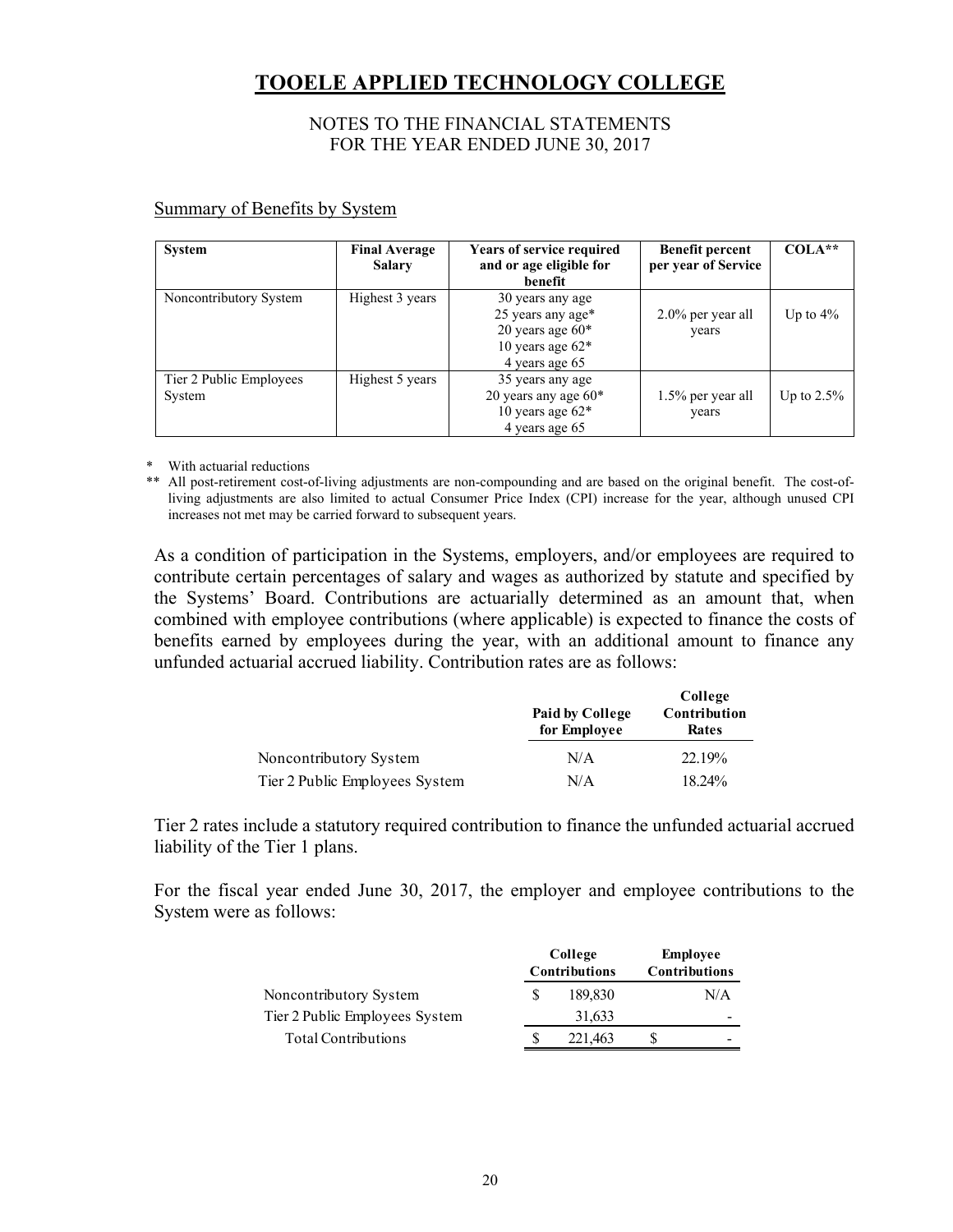#### NOTES TO THE FINANCIAL STATEMENTS FOR THE YEAR ENDED JUNE 30, 2017

Pension Assets, Liabilities, Expenses, and Deferred Outflows of Resources and Deferred Inflows of Resources Related to Pensions

At June 30, 2017, the College reported a net pension asset of \$0 and a net pension liability of \$1,039,513.

|                                     | <b>Net Pension</b><br>Asset | <b>Net Pension</b><br>Liability | <b>Proportionate Share</b><br>December 13, 2016 | <b>Proportionate Share</b><br>December 13, 2015 | Change          |
|-------------------------------------|-----------------------------|---------------------------------|-------------------------------------------------|-------------------------------------------------|-----------------|
| Noncontributory System              | $\sim$                      | \$1.037,110                     | 0.0320005%                                      | 0.0313212%                                      | $0.0006793\%$   |
| Tier 2 Public Employees System      | ٠                           | 2.403                           | 0.0215377%                                      | 0.0251525%                                      | $(0.0036148)\%$ |
| Total Net Pension Asset / Liability | $\overline{\phantom{0}}$    | \$1,039,513                     |                                                 |                                                 |                 |

The net pension asset and liability were measured as of December 31, 2016, and the total pension liability used to calculate the net pension asset and liability was determined by an actuarial valuation as of January 1, 2016 and rolled-forward using generally accepted actuarial procedures. The proportion of the net pension asset and liability is equal to the ratio of the employer's actual contributions to the Systems during the plan year over the total of all employer contributions to the Systems during the plan year.

For the year ended June 30, 2017, the College recognized pension expense of \$266,876.

At June 30, 2017, the College reported deferred outflows of resources and deferred inflows of resources related to pensions from the following sources:

|                                                                                                         | <b>Deferred Outflows</b><br>of Resources | <b>Deferred Inflows</b><br>of Resources |
|---------------------------------------------------------------------------------------------------------|------------------------------------------|-----------------------------------------|
| Differences between expected and actual experience                                                      | \$                                       | \$<br>57,942                            |
| Changes in assumptions                                                                                  | 111,526                                  | 13,082                                  |
| Net difference between projected and actual earnings<br>on pension plan investments                     | 195,183                                  | 56,030                                  |
| Changes in proportion and differences between contributions<br>and proportionate share of contributions | 67,515                                   |                                         |
| Contributions subsequent to the measurement date                                                        | 113,459                                  |                                         |
| <b>Total</b>                                                                                            | 487,683                                  | \$127,054                               |

Contributions of \$133,459 made prior to the College's fiscal year end but subsequent to the measurement date of December 31, 2016 are reported by the College as deferred outflows of resources related to pensions. These contributions will be recognized as a reduction of net pension liability in the upcoming fiscal year. Other amounts reported as deferred outflows of resources and deferred inflows of resources related to pensions will be recognized as pension expense as follows: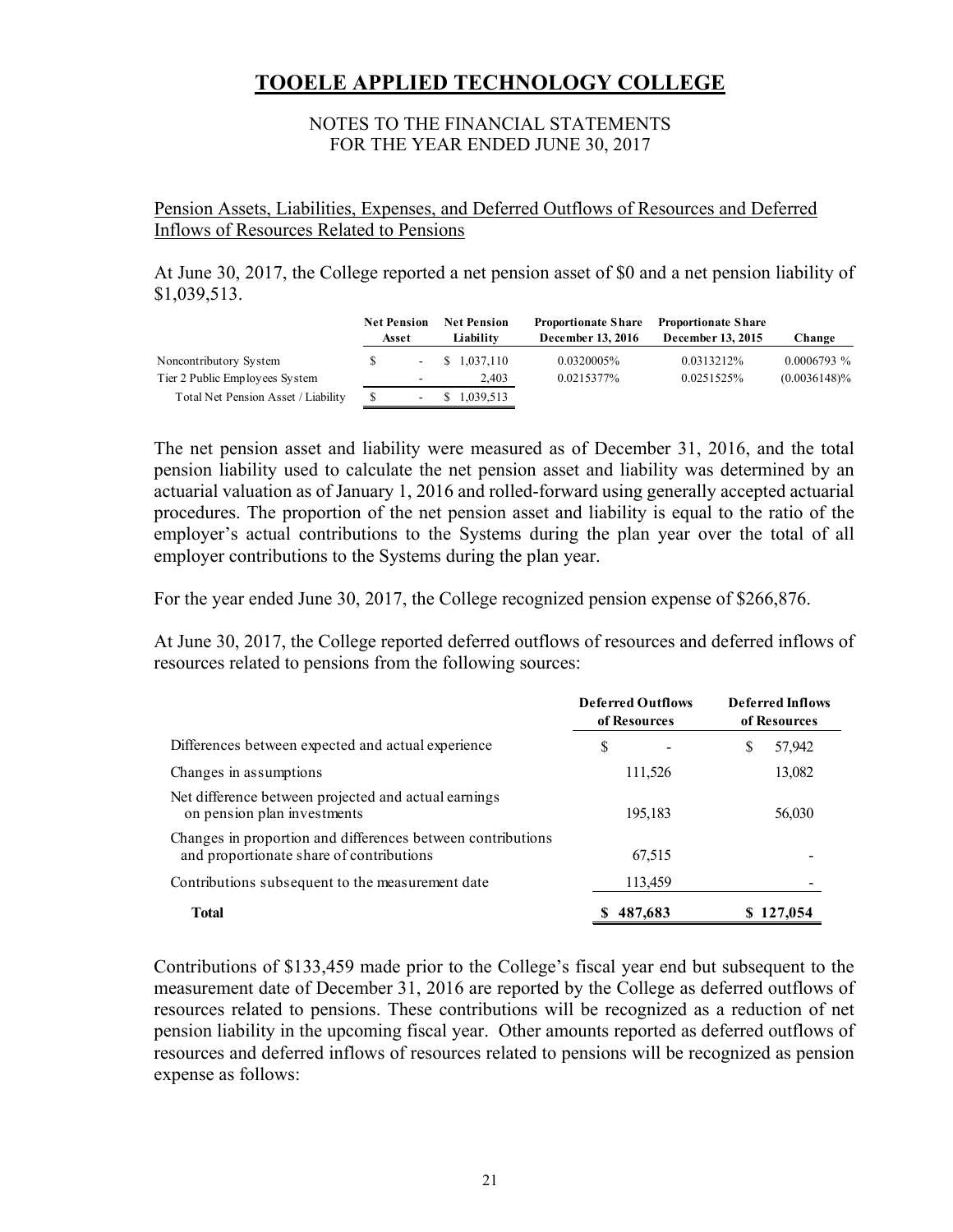#### NOTES TO THE FINANCIAL STATEMENTS FOR THE YEAR ENDED JUNE 30, 2017

| Year Ending December 31, | <b>Deferred Outflows (Inflows)</b><br>of Resources |         |  |
|--------------------------|----------------------------------------------------|---------|--|
| 2017                     | S                                                  | 79,699  |  |
| 2018                     |                                                    | 82,407  |  |
| 2019                     |                                                    | 90,911  |  |
| 2020                     |                                                    | (6,516) |  |
| 2021                     |                                                    | 45      |  |
| Thereafter               |                                                    | 615     |  |

The total pension liability in the December 31, 2016 actuarial valuation was determined using the following actuarial assumptions, applied to all periods included in the measurement:

| Inflation                 | 2.60 percent                                          |
|---------------------------|-------------------------------------------------------|
| Salary Increases          | $3.35 - 10.35$ percent, average, including inflation  |
| Investment Rate of Return | 7.20 percent, net of pension plan investment expense, |
|                           | including inflation                                   |

Mortality rates were developed from actual experience and mortality tables, based on gender, occupation, and age, as appropriate, with adjustments for future improvement in mortality based on Scale AA, a model developed by the Society of Actuaries.

The actuarial assumptions used for January 1, 2016, valuation were based on the results of an actuarial experience study for the five-year period ending December 31, 2013.

The following actuarial assumption changes were adopted January 1, 2016. The assumed investment return assumption was decreased from 7.50% to 7.20% and the assumed inflation rate was decreased from 2.75% to 2.60%. With the decrease in the assumed rate of inflation, both the payroll growth and wage inflation assumptions were decreased by 0.15% from the prior year's assumption.

The long-term expected rate of return on pension plan investments was determined using a building-block method in which best-estimate ranges of expected future real rates of return (expected returns, net of pension plan investment expense and inflation) are developed for each major asset class and is applied consistently to each defined benefit pension plan. These ranges are combined to produce the long-term expected rate of return by weighting the expected future real rates of return by the target asset allocation percentage and by adding expected inflation. The target allocation and best estimates of arithmetic real rates of return for each major asset class are summarized in the following table: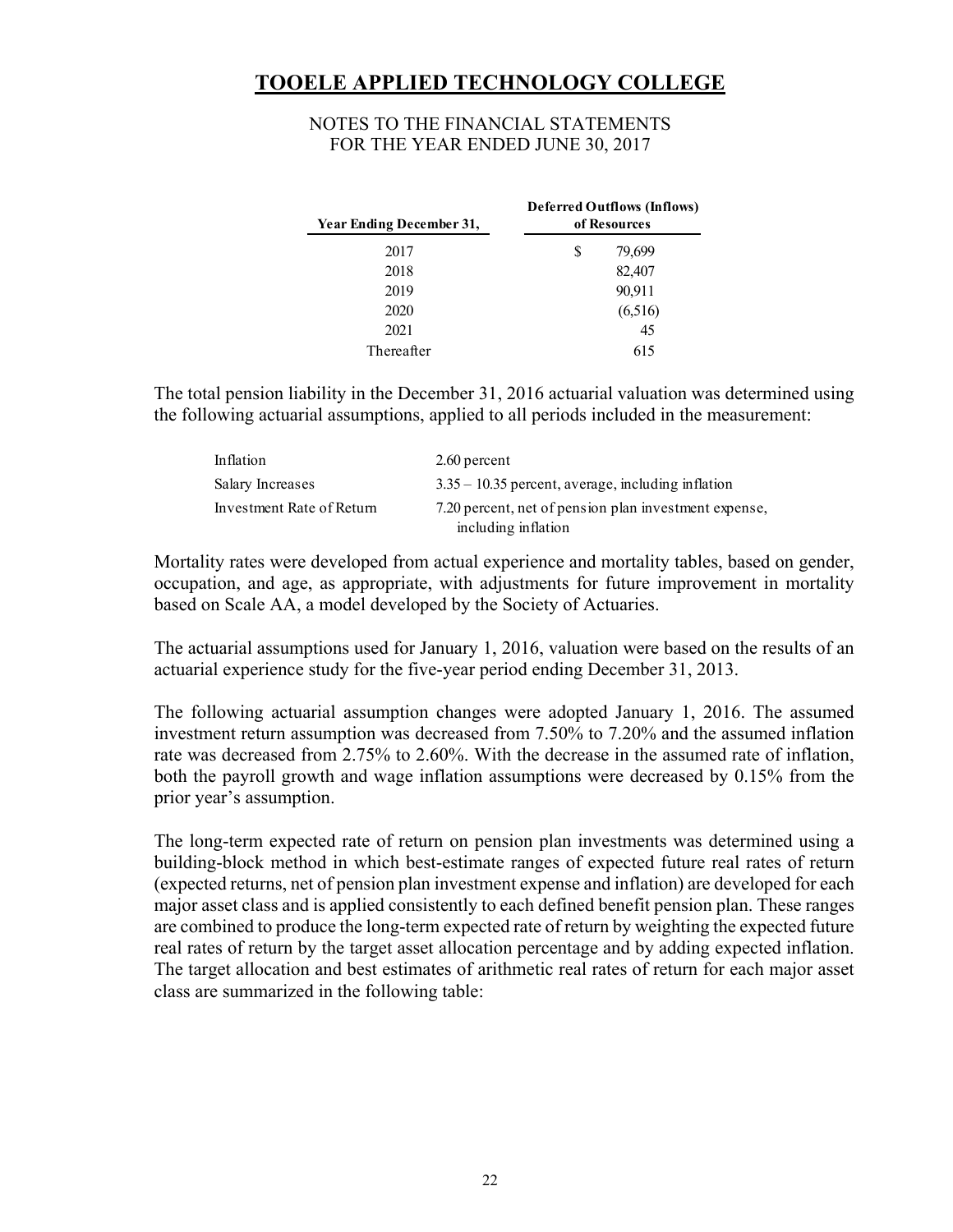#### NOTES TO THE FINANCIAL STATEMENTS FOR THE YEAR ENDED JUNE 30, 2017

|                           | <b>Expected Return Arithmetic Basis</b>  |                                               |                                                                      |  |  |  |
|---------------------------|------------------------------------------|-----------------------------------------------|----------------------------------------------------------------------|--|--|--|
| <b>Asset Class</b>        | <b>Target Asset</b><br><b>Allocation</b> | <b>Real Return</b><br><b>Arithmetic Basis</b> | Long-Term<br><b>Expected Portfolio</b><br><b>Real Rate of Return</b> |  |  |  |
| <b>Equity Securities</b>  | 40%                                      | $7.06\%$                                      | $2.82\%$                                                             |  |  |  |
| Debt Securities           | 20%                                      | $0.80\%$                                      | 0.16%                                                                |  |  |  |
| Real Assets               | 13%                                      | 5.10%                                         | $0.66\%$                                                             |  |  |  |
| Private Equity            | $9\%$                                    | 11.30%                                        | $1.02\%$                                                             |  |  |  |
| Absolute Return           | 18%                                      | 3.15%                                         | $0.57\%$                                                             |  |  |  |
| Cash and Cash Equivalents | $0\%$                                    | $0.00\%$                                      | $0.00\%$                                                             |  |  |  |
| <b>Totals</b>             | 100%                                     |                                               | 5.23%                                                                |  |  |  |
|                           | Inflation                                |                                               | $2.60\%$                                                             |  |  |  |
|                           | Expected Arithmetic Nominal Return       |                                               | 7.83%                                                                |  |  |  |

The 7.20% assumed investment rate of return is comprised of an inflation rate of 2.60%, a real return of 4.60% that is net of investment expense.

The discount rate used to measure the total pension liability was 7.20 percent. The projection of cash flows used to determine the discount rate assumed that employee contributions will be made at the current contribution rate and that contributions from all participating employers will be made at contractually required rates that are actuarially determined and certified by the Systems' Board. Based on those assumptions, the pension plan's fiduciary net position was projected to be available to make all projected future benefit payments of current active and inactive employees. Therefore, the long-term expected rate of return on pension plan investments was applied to all periods of projected benefit payments to determine the total pension liability. The discount rate does not use the Municipal Bond Index Rate. The discount rate was reduced to 7.20 percent from 7.50 percent from the prior measurement period.

Sensitivity of the proportionate share of the new pension asset and liability to changes in the discount rate. The following presents the proportionate share of the net pension liability calculated using the discount rate of 7.20 percent, as well as what the proportionate share of the net pension liability would be if calculated using a discount rate that is one percentage point lower (6.20%) or one percentage higher (8.20%) than the current rate:

#### **Sensitivity of Proportionate Share of Net Pension (Asset) / Liability**

|                                | 1% Decrease<br>$(6.20\%)$ | <b>Discount Rate</b><br>$(7.20\%)$ | 1% Increase<br>$(8.20\%)$ |  |
|--------------------------------|---------------------------|------------------------------------|---------------------------|--|
| Noncontributory System         | \$1,901,559               | \$1,037,110                        | \$312,616                 |  |
| Tier 2 Public Employees System | 16.353                    | 2.403                              | (8,210)                   |  |
| Total                          | 1.917.912                 | 1,039,513                          | \$ 304,406                |  |

Detailed information about the pension plan's fiduciary net position is available in the Systems' separately issued financial report.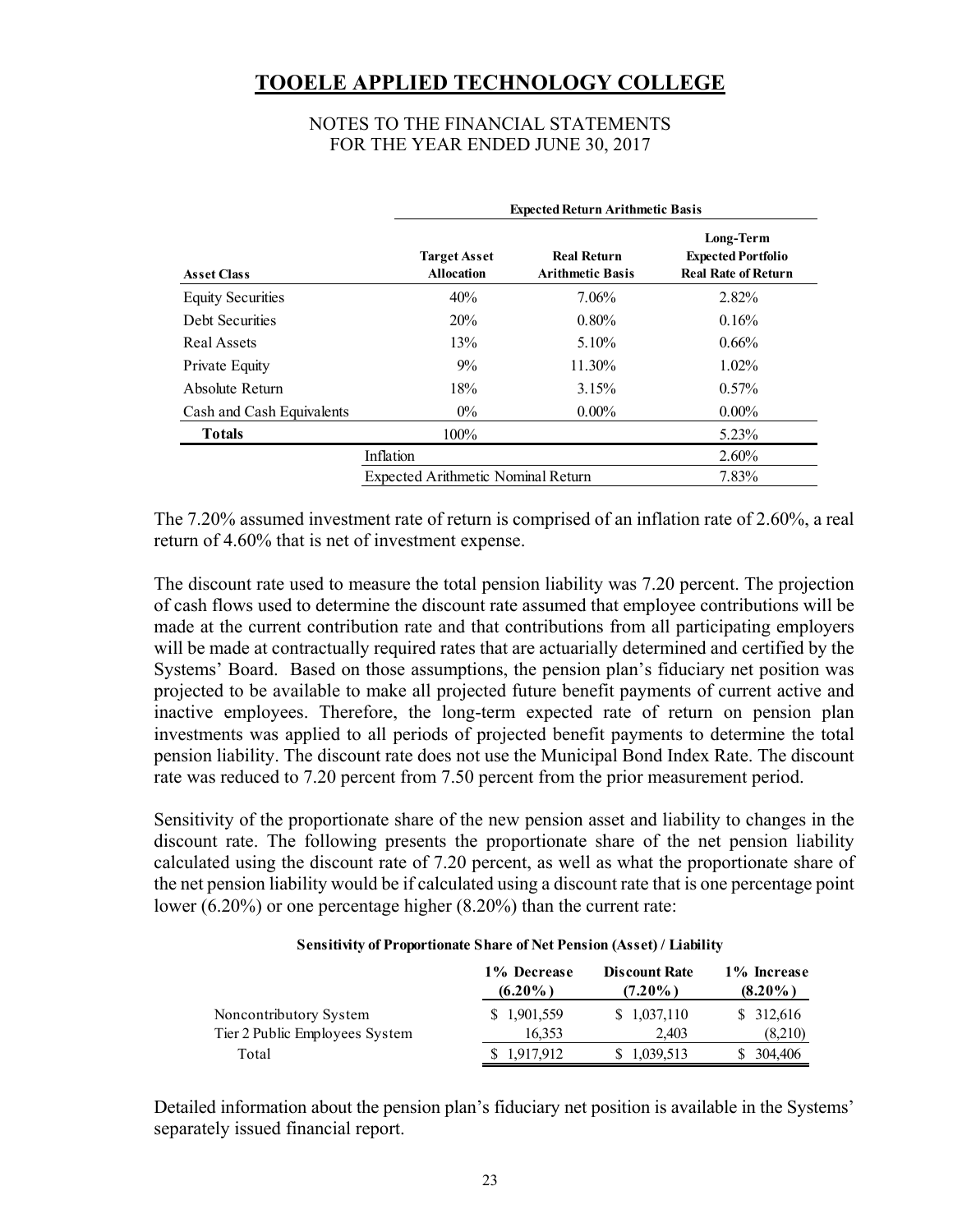#### NOTES TO THE FINANCIAL STATEMENTS FOR THE YEAR ENDED JUNE 30, 2017

#### **Defined Contribution Plans**

#### $IRS 401(k) Plan$

The College participates in an IRS 401(k) defined contribution plan as administered by the Systems. The College is required by statute to contribute 1.5% of eligible employees' salaries for employees in the Noncontributory System and 1.78% for employees in the Tier 2 Public Employees System. For employees participating in the Tier 2 Public Employees defined contributions (Tier 2 DC) plan, the College is required to contribute 20.02% of the employees' salaries, of which 10% is paid into a  $401(k)/457$  plan while the remaining is contributed to the Tier 1 Contributory Public Employee System as required by law.

Employees of all campuses in the Utah College of Applied Technology (UCAT) who are eligible for retirement benefits voted in a referendum on September 6, 2011 to opt out of participating in the Federal Social Security system, as permitted under Internal Revenue Service regulations. As a result, UCAT campuses, including the College, will not participate in the Federal Social Security system retroactively effective January 1, 2008, with the exception of the 1.45% of wages paid toward Medicare benefits. Beginning in October 2011, the College began contributing 6.2% of these eligible employees' salaries into their respective System-administered 401(k) accounts in place of the employer's social security contribution.

During the year ended June 30 2017, College contributions totaled \$139,093. Under certain IRS and plan restrictions, employees can make additional contributions. Employee contributions for the same period totaled \$96,438. Plan assets are held by the Systems and all plan funds are fully vested to the employees at the time of deposit.

#### Teachers Insurance and Annuity Association

Eligible faculty and professional/administrative employees of the College participate in the Teachers Insurance and Annuity Association Fund (TIAA). Eligible faculty and professional/ administrative employees who were employed by the College and enrolled in the Systems on or before April 29, 2005 were allowed to elect to continue participation in the Systems or to begin participation in TIAA.

TIAA provides individual retirement fund contracts with each participating employee. Benefits provided to retired employees are based on the value of the individual contracts and the estimated life expectancy of the employee at retirement. Participation in TIAA is authorized by Title 49 of the *Utah Code.* Contributions by the College to the employee's contract become vested at the time the contribution is made. Employees are eligible to participate from the date of employment and are not required to contribute to the fund. For the year ended June 30, 2017, the College's contribution to this defined contribution pension plan was 14.2% of the employees' annual salaries. The College has no further liability once contributions are made.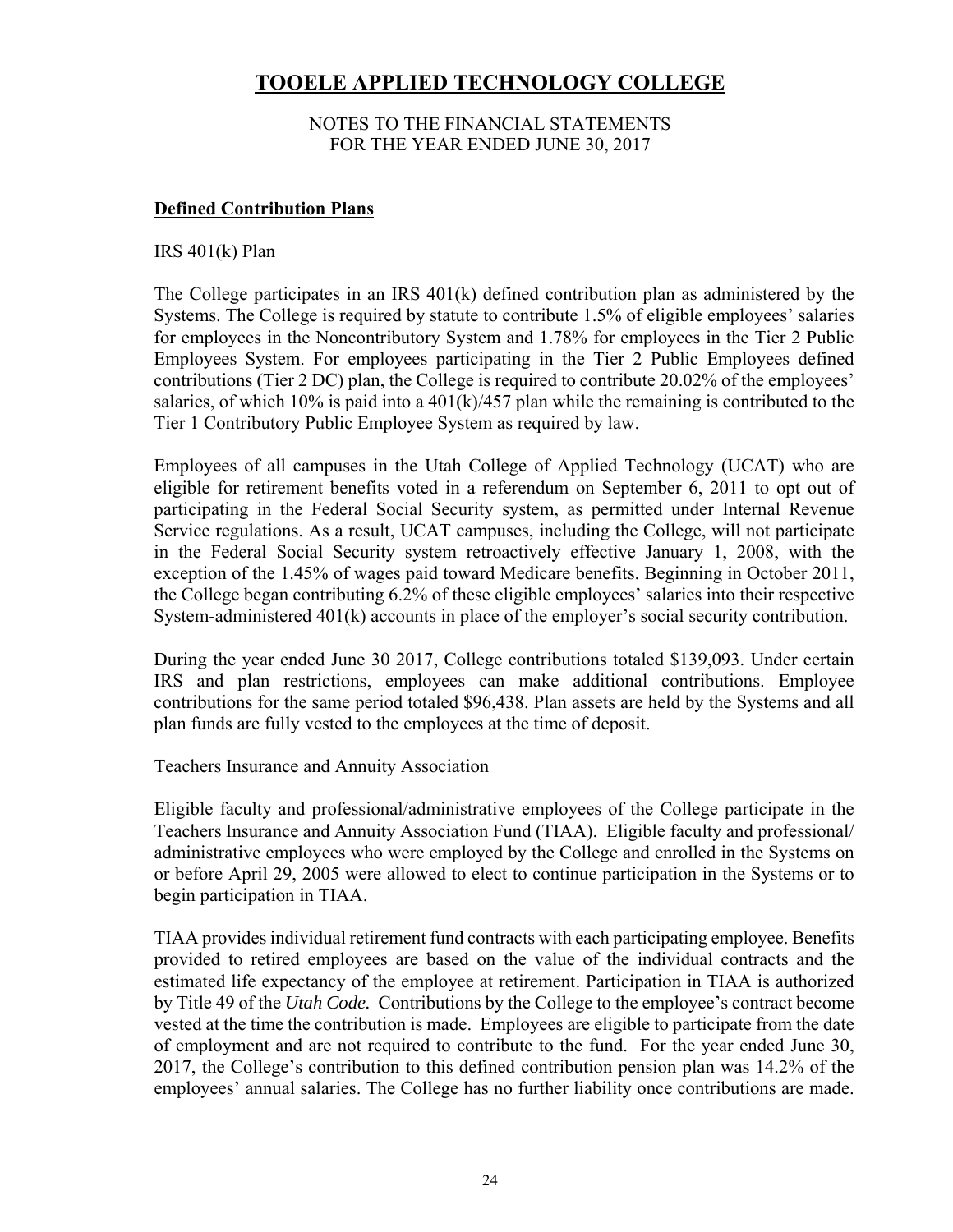#### NOTES TO THE FINANCIAL STATEMENTS FOR THE YEAR ENDED JUNE 30, 2017

During the year ended June 30, 2017, the College contributed \$96,438 to the plan and employees did not make any voluntary contributions to the plan.

#### NOTE 9. TERMINATION BENEFITS

In February 2004, the College entered into a termination agreement with a former Campus President. The termination agreement provides health care benefits for the former President through March 2022. The College has recorded a liability for the cost of these benefits at their net present value using a discount rate of 1.18% and an inflationary factor of 2.86% to account for estimated future increases in health care costs.

#### NOTE 10. RISK MANAGEMENT

The College maintains insurance coverage for commercial general liability, automobile, errors and omissions, and property (buildings and equipment) through policies administered by the Utah State Risk Management Fund. Employees of the College and authorized volunteers are covered by workers compensation and employers liability through the Workers Compensation Fund of Utah.

#### NOTE 11. RELATED PARTIES

In November 2011 the College entered into a 99-year lease agreement with Utah State University for the land on which the main campus building sits. The lease does not convey ownership of the land to the College at the end of the lease term, and the College does not have the option to purchase the land at the end of the lease term.

#### NOTE 12. TOOELE APPLIED TECHNOLOGY COLLEGE FOUNDATION

The Tooele Applied Technology College Foundation, Inc. (Foundation) is a legally separate, tax-exempt component unit of the College. The Foundation was organized as an Internal Revenue Code Section 501(c)(3) organization and is operated exclusively as a tax-exempt organization to support the educational purposes of the College. The majority of the resources or income the Foundation holds and invests is restricted to the activities of the College by the donors. Additionally, the officers of the Foundation are the College President, College Vice-President of Finance and Operations, and a member of the College Board. These resources held by the Foundation can only be used by, or for the benefit of, the College. For these reasons, the Foundation is considered a blended component unit of the College and is presented in the College's financial statements.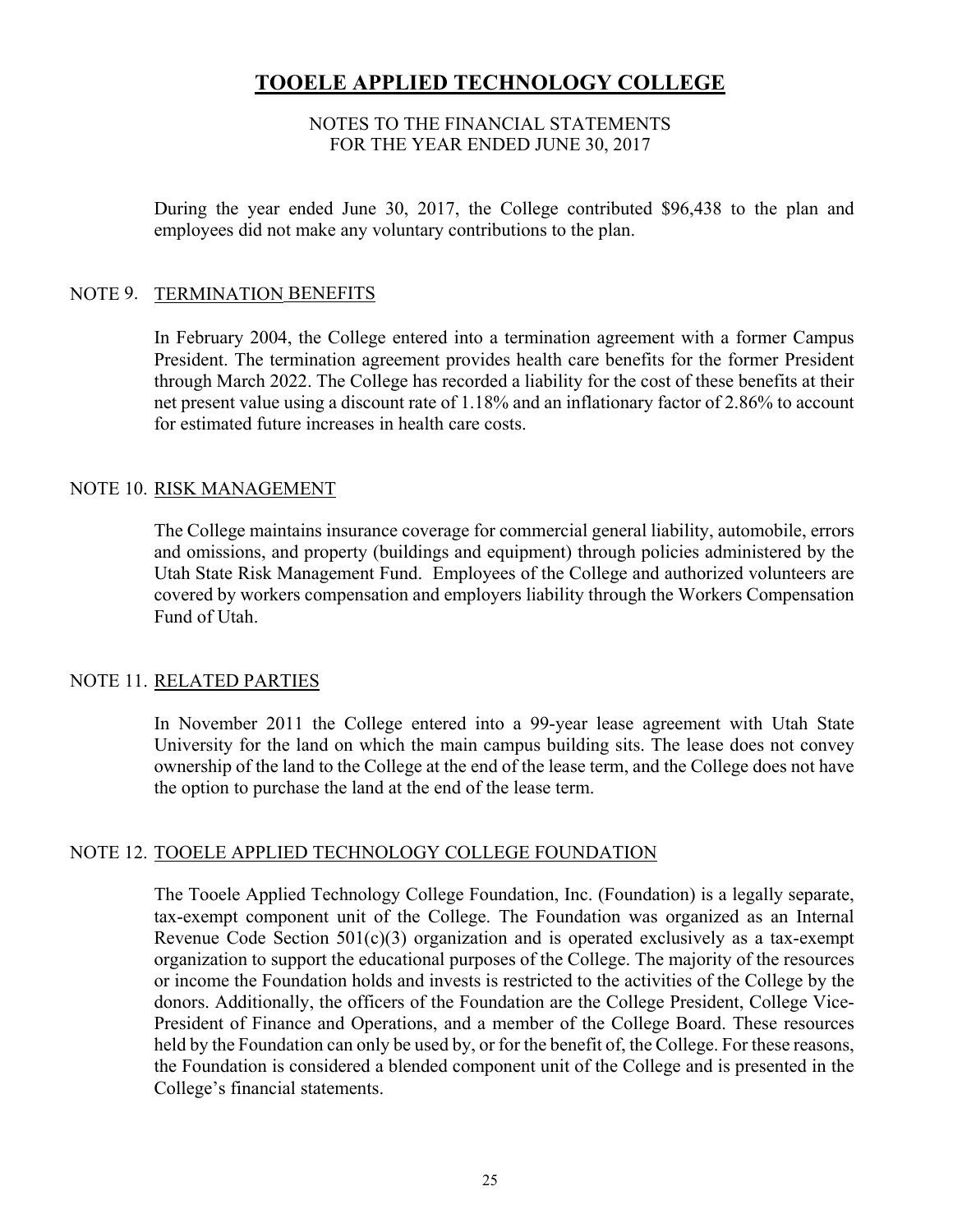#### NOTES TO THE FINANCIAL STATEMENTS FOR THE YEAR ENDED JUNE 30, 2017

Following are the Foundation's condensed financial statements for fiscal year 2017:

|                                  |    |                                | <b>Statement of Revenues, Expenses, and</b> |              |  |  |  |  |
|----------------------------------|----|--------------------------------|---------------------------------------------|--------------|--|--|--|--|
| <b>Statement of Net Position</b> |    | <b>Changes in Net Position</b> |                                             |              |  |  |  |  |
| Assets                           |    |                                | <b>Operating Revenues</b>                   |              |  |  |  |  |
| <b>Current Assets</b>            |    |                                | Gifts                                       | \$<br>13,500 |  |  |  |  |
| Cash                             | \$ | 13,500                         | Fundraisers                                 |              |  |  |  |  |
| Pledge Receivable                |    |                                | <b>Total Operating Revenues</b>             | 13,500       |  |  |  |  |
| <b>Total Current Assets</b>      |    | 13,500                         | <b>Operating Expenses</b>                   |              |  |  |  |  |
| Noncurrent Assets                |    |                                | Scholarships                                | 3,457        |  |  |  |  |
| Total Assets                     |    | 13,500                         | Capital Donations to College                |              |  |  |  |  |
| Liabilities                      |    |                                | Other Expenses                              | 2,763        |  |  |  |  |
| Payable to College               |    |                                | <b>Total Operating Expenses</b>             | 6,220        |  |  |  |  |
| <b>Total Liabilities</b>         | \$ |                                | Operating Income                            | 7,280        |  |  |  |  |
| Net Position                     |    |                                |                                             |              |  |  |  |  |
| Restricted                       |    |                                | Change in Net Position                      | \$<br>7,280  |  |  |  |  |
| Unrestricted                     |    | 13,500                         | Net Position at beginning of year           | 6,220        |  |  |  |  |
| <b>Total Net Position</b>        |    | 13,500                         | Net Position at end of year                 | 13,500       |  |  |  |  |

#### **Statement of Cash Flows**

| Cash flow from Operating Activities                 |          |
|-----------------------------------------------------|----------|
| Cash received through contributions and fundraisers | \$13,500 |
| Cash payments for operations                        | (2,763)  |
| Cash payments for scholarships                      | (3, 457) |
| Cash payments for capital donations                 |          |
| Net Cash used in Operating Activities               | 7,280    |
| Increase in Cash and Cash Equivalents               | 7,280    |
| Cash and Cash Equivalents at beginning of year      | 6,220    |
| Cash and Cash Equivalents at end of year            | 13,500   |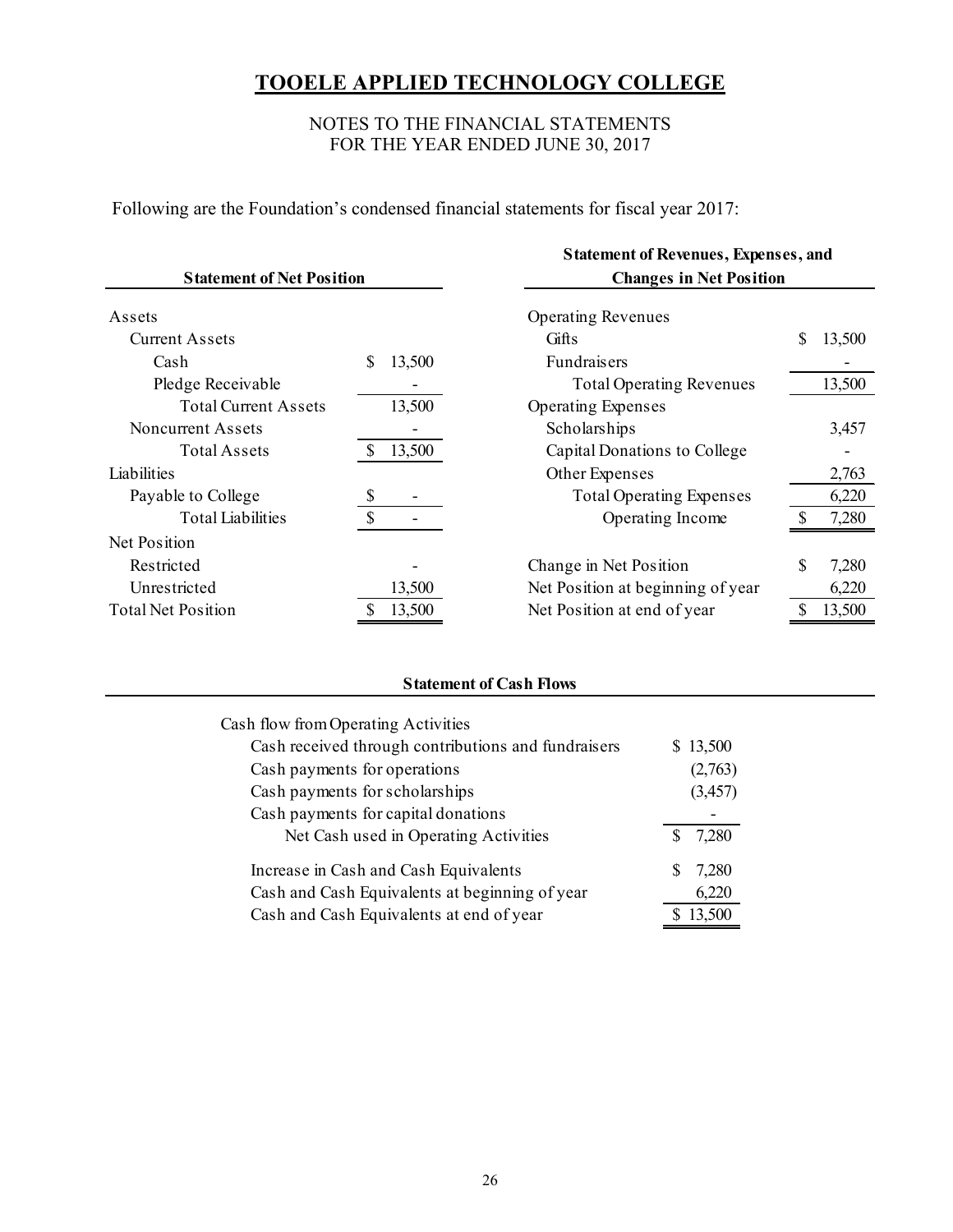#### NOTES TO THE FINANCIAL STATEMENTS FOR THE YEAR ENDED JUNE 30, 2017

#### NOTE 13. SUBSEQUENT EVENTS

In August 2017, the Utah Retirement Systems Board approved to change the discount rate used to calculate the net pension liability from 7.20% to 6.95%. This reduction will increase both the collective net pension liability to be calculated as of December 31, 2017 and the College's share of this liability. However, the monetary effect of this change is not known.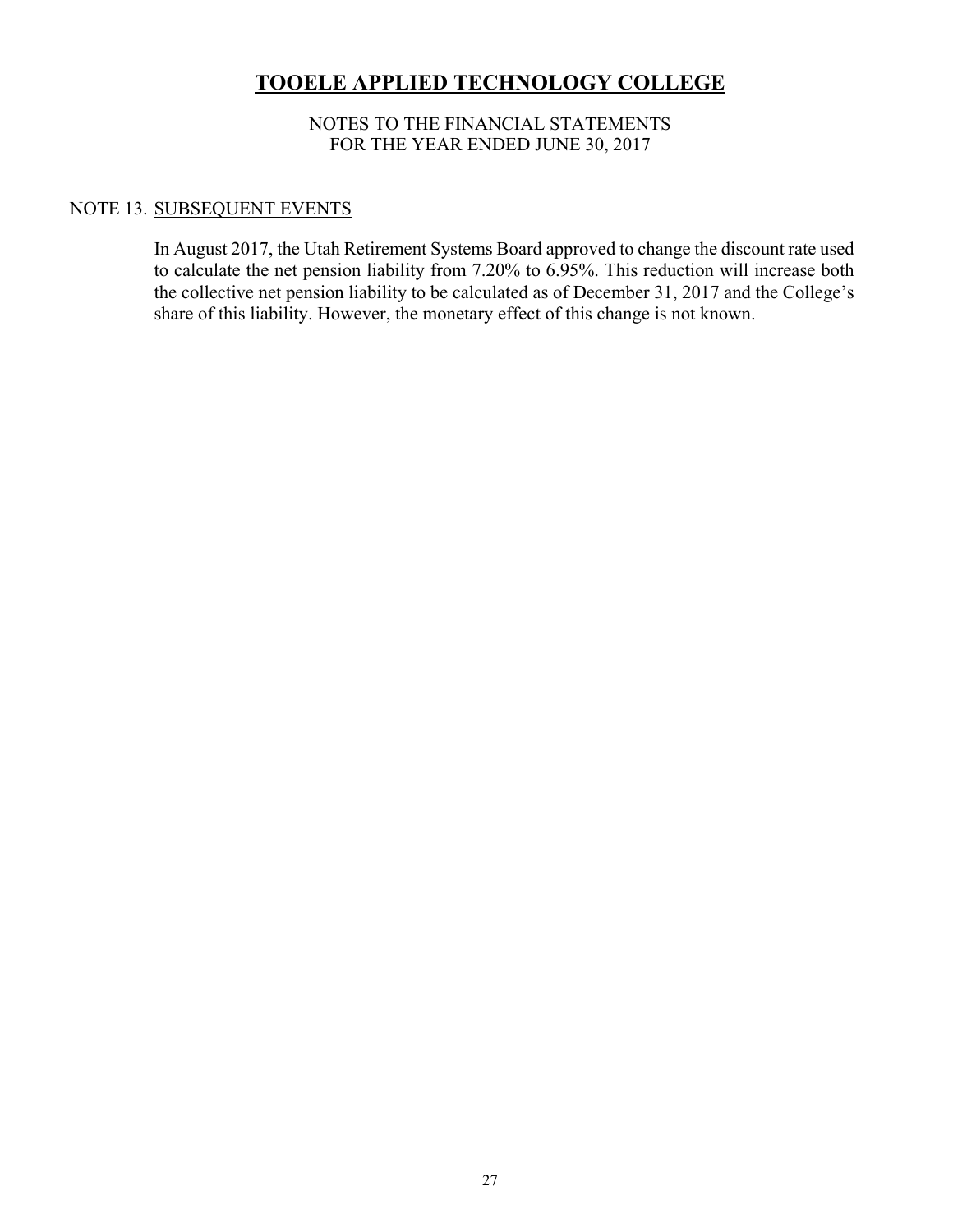#### REQUIRED SUPPLEMENTARY INFORMATION FOR THE YEAR ENDED JUNE 30, 2017

#### **Schedule of Tooele ATC's Proportionate Share of the Net Pension Liability Utah Retirement Systems Last 3 Years\***

|                                                                                            | December 31,  | December 31,  |              |  |
|--------------------------------------------------------------------------------------------|---------------|---------------|--------------|--|
|                                                                                            | 2016          | 2015          | 2014         |  |
| <b>Noncontributory System</b>                                                              |               |               |              |  |
| Proportion of Net Pension Liability (Asset)                                                | $0.032005\%$  | $0.003132\%$  | 0.002769%    |  |
| Proportionate Share of Net Pension Liability (Asset)                                       | \$1,037,110   | \$983,889     | \$695,830    |  |
| Covered Payroll                                                                            | 821,093<br>S  | 781,163<br>S. | \$670,725    |  |
| Proportionate Share of Net Pension Liability (Asset)<br>as a Percentage of Covered Payroll | 126.3%        | 126.0%        | 103.7%       |  |
| Plan Fiduciary Net Position as a Percentage of Total<br>Pension Liability                  | 84.9%         | 84.5%         | 87.2%        |  |
| <b>Tier 2 Public Employees System</b>                                                      |               |               |              |  |
| Proportion of Net Pension Liability (Asset)                                                | 0.021538%     | 0.025153%     | 0.393419%    |  |
| Proportionate Share of Net Pension Liability (Asset)                                       | \$<br>2,403   | \$<br>(55)    | (1,192)<br>S |  |
| Covered Payroll                                                                            | \$<br>176,628 | 162,492<br>\$ | \$192,654    |  |
| Proportionate Share of Net Pension Liability (Asset)<br>as a Percentage of Covered Payroll | 1.36%         | $-0.03\%$     | $-0.6\%$     |  |
| Plan Fiduciary Net Position as a Percentage of Total<br>Pension Liability                  | 95.1%         | 100.2%        | 103.5%       |  |

\* The College implemented GASB Statement No. 68 in fiscal year 2015. Information on the College's portion of the plans' net pension liabilities (assets) is not available for periods prior to fiscal year 2015.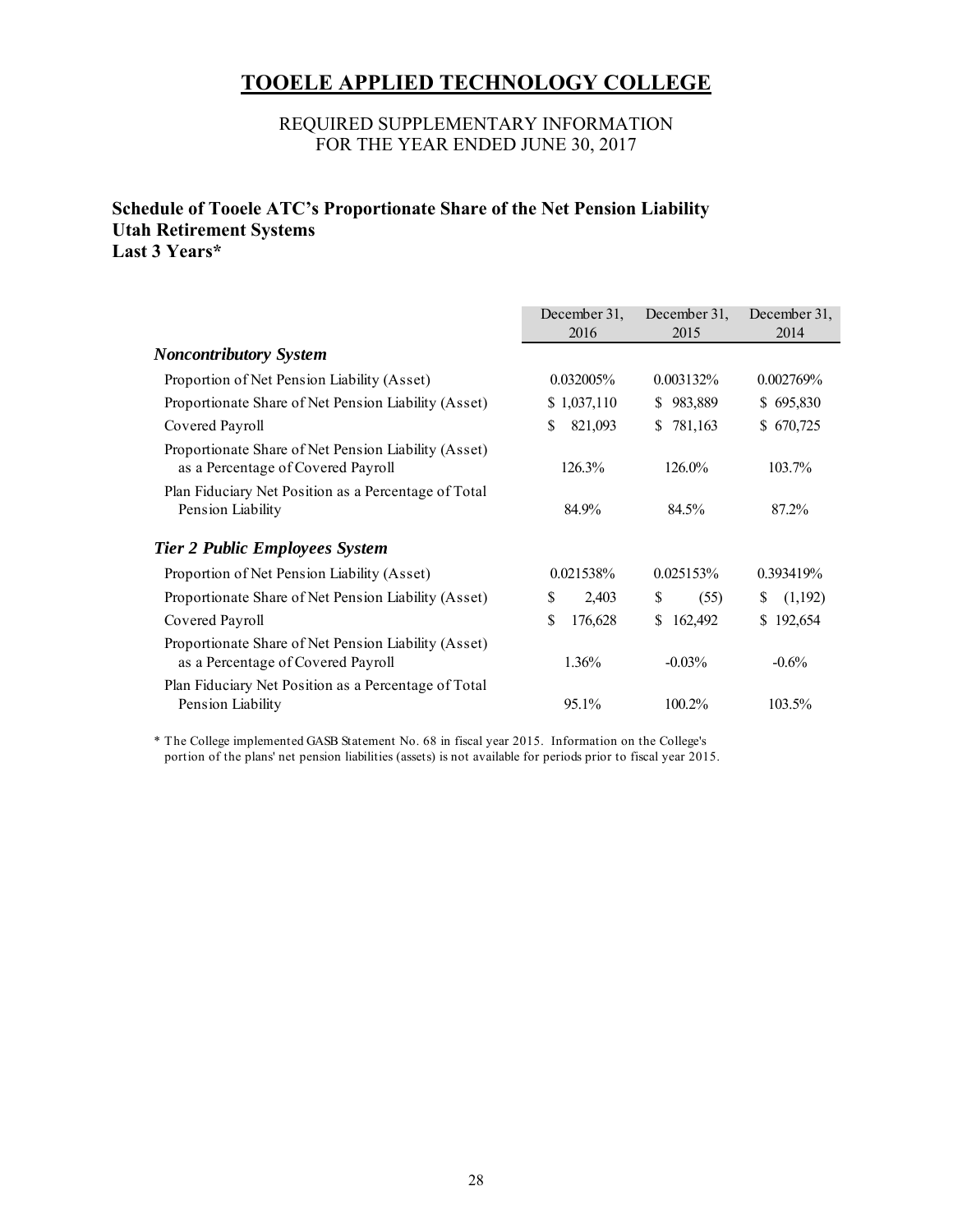#### REQUIRED SUPPLEMENTARY INFORMATION FOR THE YEAR ENDED JUNE 30, 2017

#### **Schedule of Tooele ATC's Defined Benefit Pension Contributions Utah Retirement System Last 8 Fiscal Years (the College was established in fiscal year 2010)**

| Noncontributory System                                                              | 2017                            | 2016                             | 2015                 | 2014                           | 2013                | 2012                     | 2011                          | 2010                     |
|-------------------------------------------------------------------------------------|---------------------------------|----------------------------------|----------------------|--------------------------------|---------------------|--------------------------|-------------------------------|--------------------------|
| Contractually Required Contribution                                                 | \$189,830                       | \$172,031                        | \$170,314            | \$119,026                      | \$<br>95,985        | 73,773<br>\$             | $\mathbb{S}^-$<br>93,544      | 63,826<br>$\mathbb{S}^-$ |
| Contributions in Relation to the Contractually Required Contribution                | 189,830                         | 172,031                          | 170,314              | 119,026                        | 95,985              | 73,773                   | 93,544                        | 63,826                   |
| Contribution Deficiency (Excess)                                                    | \$.<br>$\overline{\phantom{a}}$ | S<br>$\overline{\phantom{a}}$    | <sup>8</sup>         | S.<br>$\overline{\phantom{a}}$ | ð.                  | ъ                        | S<br>$\overline{\phantom{a}}$ |                          |
| Covered Payroll                                                                     | \$ 855,475<br>22.19%            | \$775,263<br>22.19%              | \$767,525<br>22.19%  | \$581,750<br>20.46%            | \$474,607<br>20.22% | \$437,561<br>16.86%      | \$500,645<br>18.68%           | \$448,846<br>14.22%      |
| Contributions as a Percentage of Covered Payroll<br>Tier 2 Public Employees System* |                                 |                                  |                      |                                |                     |                          |                               |                          |
| Contractually Required Contribution                                                 | 2017<br>31,633<br>\$            | 2016<br>$\mathbb{S}^-$<br>31,743 | 2015<br>\$<br>30,023 | 2014<br>\$<br>34,605           | 2013<br>\$<br>8,818 | 2012<br>\$<br>3,776      | $2011**$<br>N/A               | $2010**$<br>N/A          |
| Contributions in Relation to the Contractually Required Contribution                | 31,633                          | 31,743                           | 30,023               | 34,605                         | 8,818               | 3,776                    |                               |                          |
| Contribution Deficiency (Excess)                                                    |                                 |                                  |                      |                                |                     |                          |                               |                          |
| Covered Payroll                                                                     | \$173,428                       | \$174,030                        | \$164,327            | \$ 206,597                     | \$103,012           | $\mathbb{S}^-$<br>49,750 |                               |                          |
| Contributions as a Percentage of Covered Payroll                                    | 18.24%                          | 18.24%                           | 18.27%               | 16.75%                         | 8.56%               | 7.59%                    |                               |                          |

\* Tier 2 rates include a 9.94% required contribution to finance the unfunded actuarial accrued liability of the Tier 1 systems.

\*\*The Tier 2 Contributory System began enrollments in fiscal year 2012. Prior to the implementation of GASB Statements No. 68 and 71, Tier 2 information was not separately available.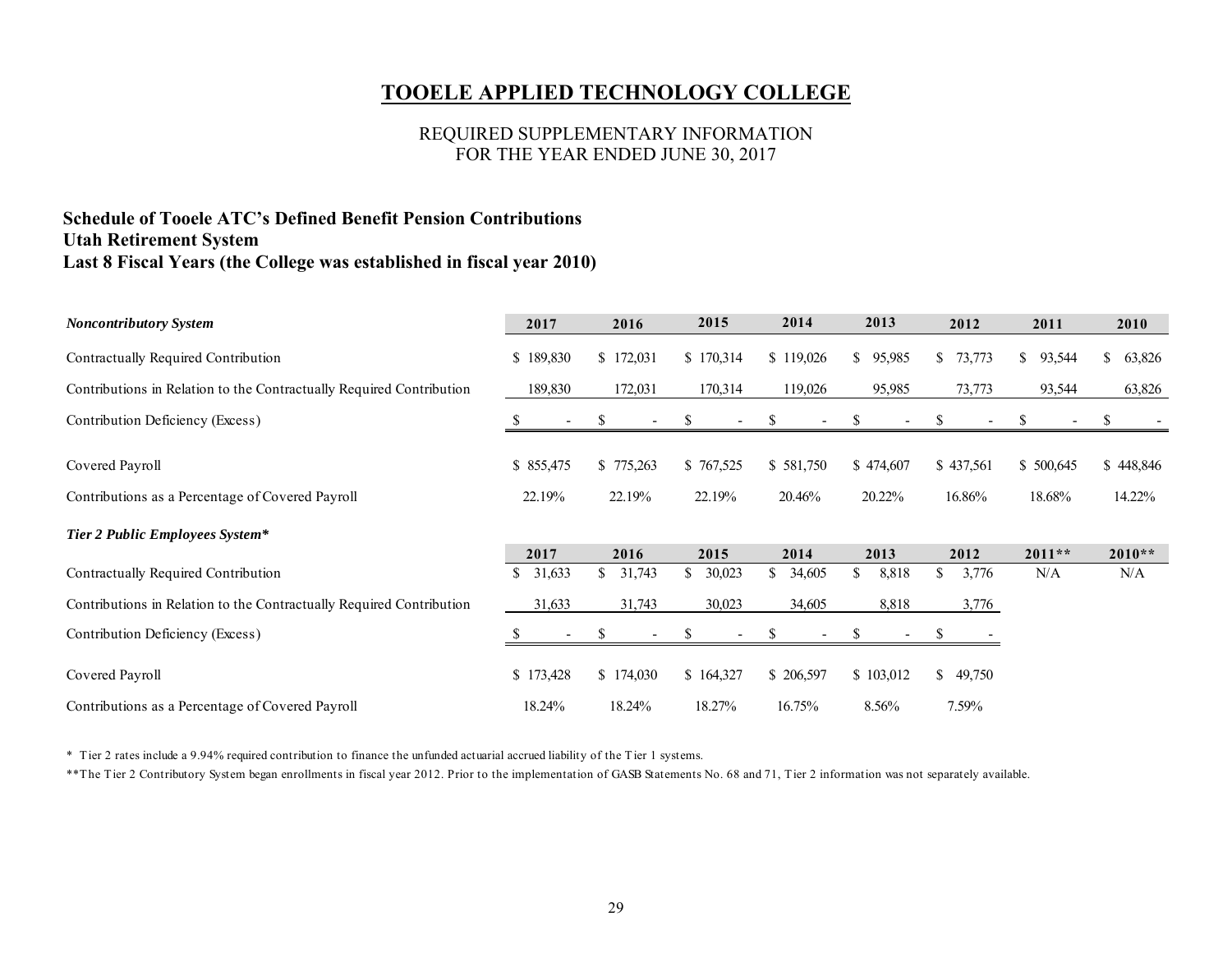

**OFFICE OF THE UTAH STATE AUDITOR**

#### **INDEPENDENT STATE AUDITOR'S REPORT ON INTERNAL CONTROL OVER FINANCIAL REPORTING AND ON COMPLIANCE AND OTHER MATTERS BASED ON AN AUDIT OF FINANCIAL STATEMENTS PERFORMED IN ACCORDANCE WITH** *GOVERNMENT AUDITING STANDARDS*

To the Board of Directors, Audit Committee and Paul Hacking, President Tooele Applied Technology College

We have audited, in accordance with the auditing standards generally accepted in the United States of America and the standards applicable to financial audits contained in *Government Auditing Standards* issued by the Comptroller General of the United States, the financial statements of the Tooele Applied Technology College (the College), as of and for the year ended June 30, 2017, and the related notes to the financial statements, which collectively comprise the College's financial statements, and have issued our report thereon dated February 13, 2017.

#### **Internal Control Over Financial Reporting**

In planning and performing our audit of the financial statements, we considered the College's internal control over financial reporting (internal control) to determine the audit procedures that are appropriate in the circumstances for the purpose of expressing our opinion on the financial statements, but not for the purpose of expressing an opinion on the effectiveness of the College's internal control. Accordingly, we do not express an opinion on the effectiveness of the College's internal control.

A *deficiency in internal control* exists when the design or operation of a control does not allow management or employees, in the normal course of performing their assigned functions, to prevent or to detect and correct misstatements on a timely basis. A *material weakness* is a deficiency, or a combination of deficiencies, in internal control, such that there is a reasonable possibility that a material misstatement of the entity's financial statements will not be prevented, or detected and corrected on a timely basis. A *significant deficiency* is a deficiency, or a combination of deficiencies, in internal control that is less severe than a material weakness, yet important enough to merit attention by those charged with governance.

Our consideration of internal control was for the limited purpose described in the first paragraph of this section and was not designed to identify all deficiencies in internal control that might be material weaknesses or significant deficiencies. Given these limitations, during our audit we did not identify any deficiencies in internal control that we consider to be material weaknesses. However, material weaknesses may exist that have not been identified.

Utah State Capitol Complex, East Office Building, Suite E310 • Salt Lake City, Utah 84114-2310 • Tel: (801) 538-1025 • auditor.utah.gov